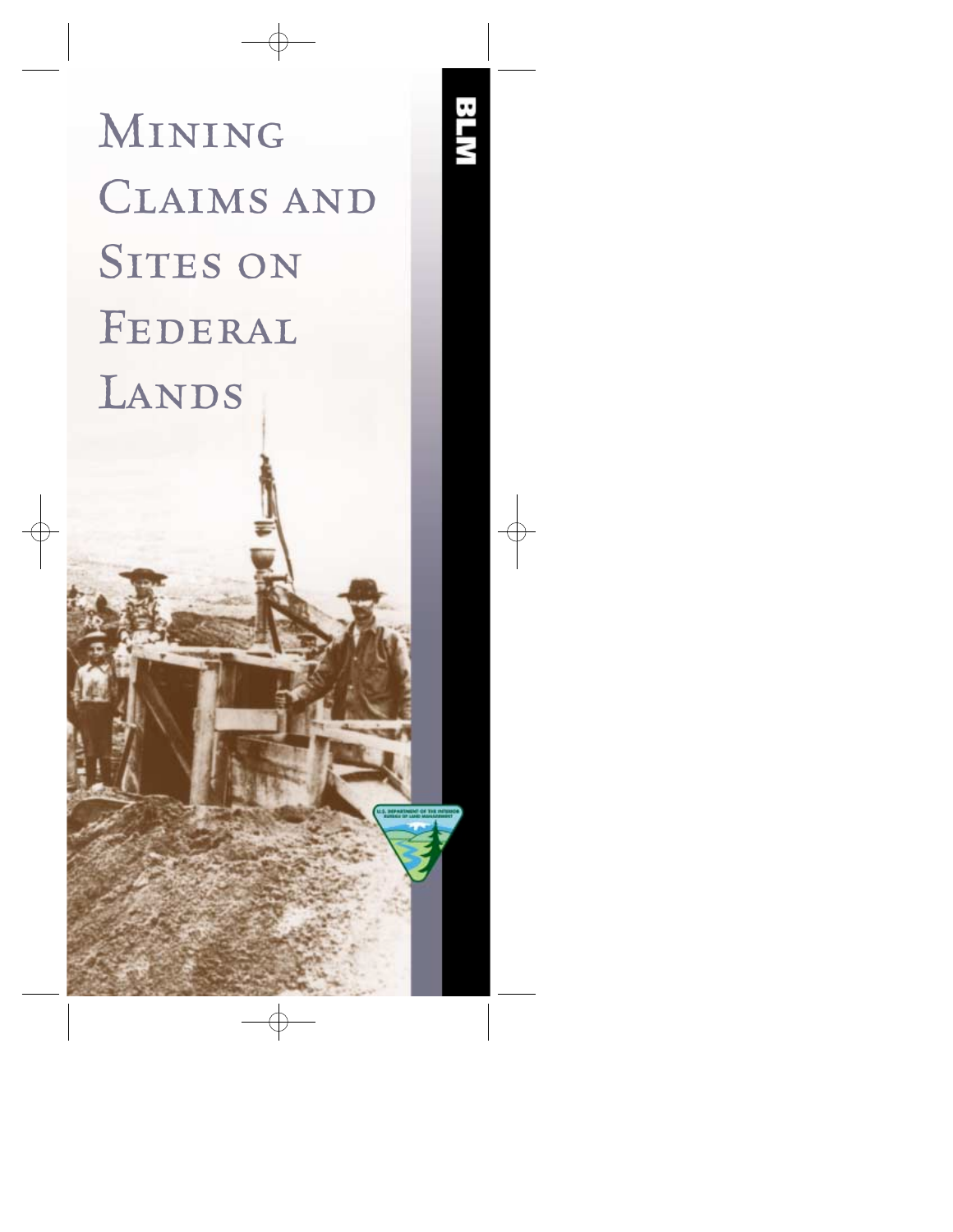Cover photo: BLM historical database Inside photos: Ron Landberg

Editing, layout, and design provided by BLM's National Science and Technology Center

> **P-048 BLM/WO/GI-91/002+4130+REV04**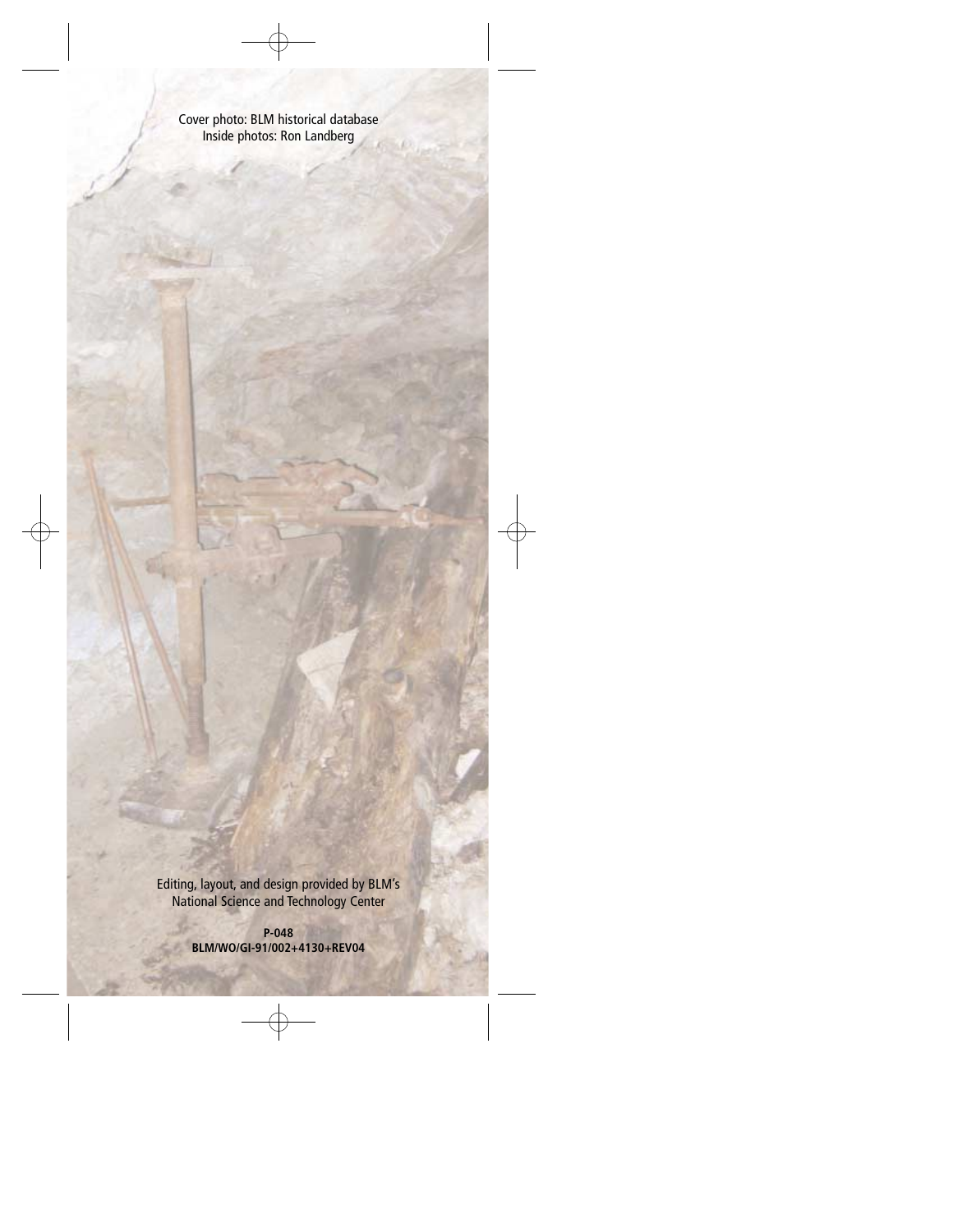## <span id="page-2-0"></span>FOREWORD

The Bureau of Land Management (BLM) administers over 260 million acres of public



lands and 700 million acres of subsurface minerals nationwide. BLM is responsible for the management of these lands, their resources, and their various values, with focus placed on what will best serve the needs of the American people. Management is based upon the principles of multiple use and sustained yield—a combination of uses that takes into account the longterm needs of future generations for renewable and nonrenewable resources. These resources include recreation, range, timber, minerals, watershed, fish and wildlife habitat, and natural, scenic, scientific, and cultural values.

The Federal Land Policy and Management Act (FLPMA) of 1976 launched a new era for public land management in America. The Act provides that the public lands remain under the stewardship of the Federal Government, unless disposal is in the national interest, and that their resources be managed under a multiple-use concept that will best meet the present and future needs of the American people. This pamphlet provides information on one facet of one of these multiple uses: activities under the General Mining Law of 1872, as amended.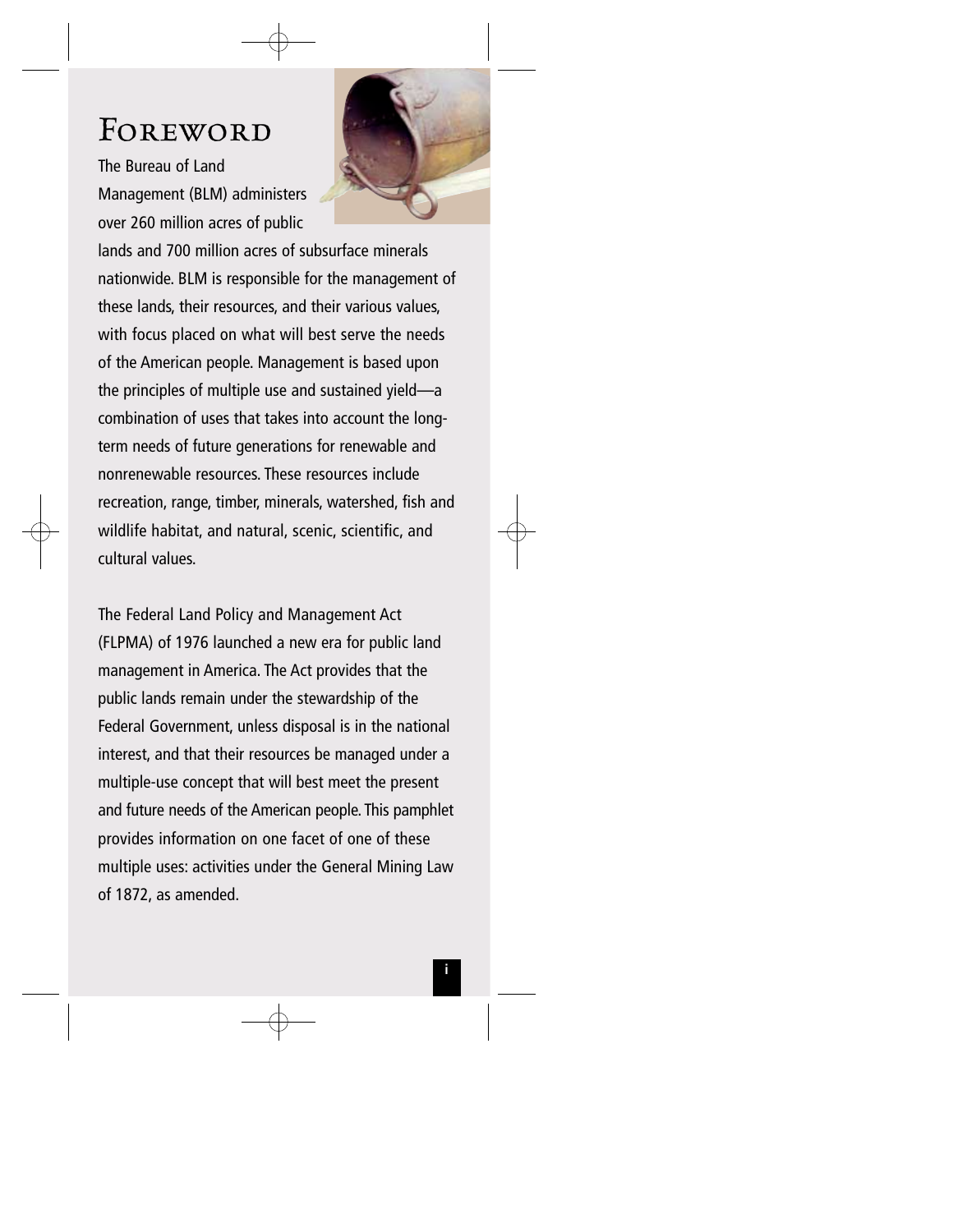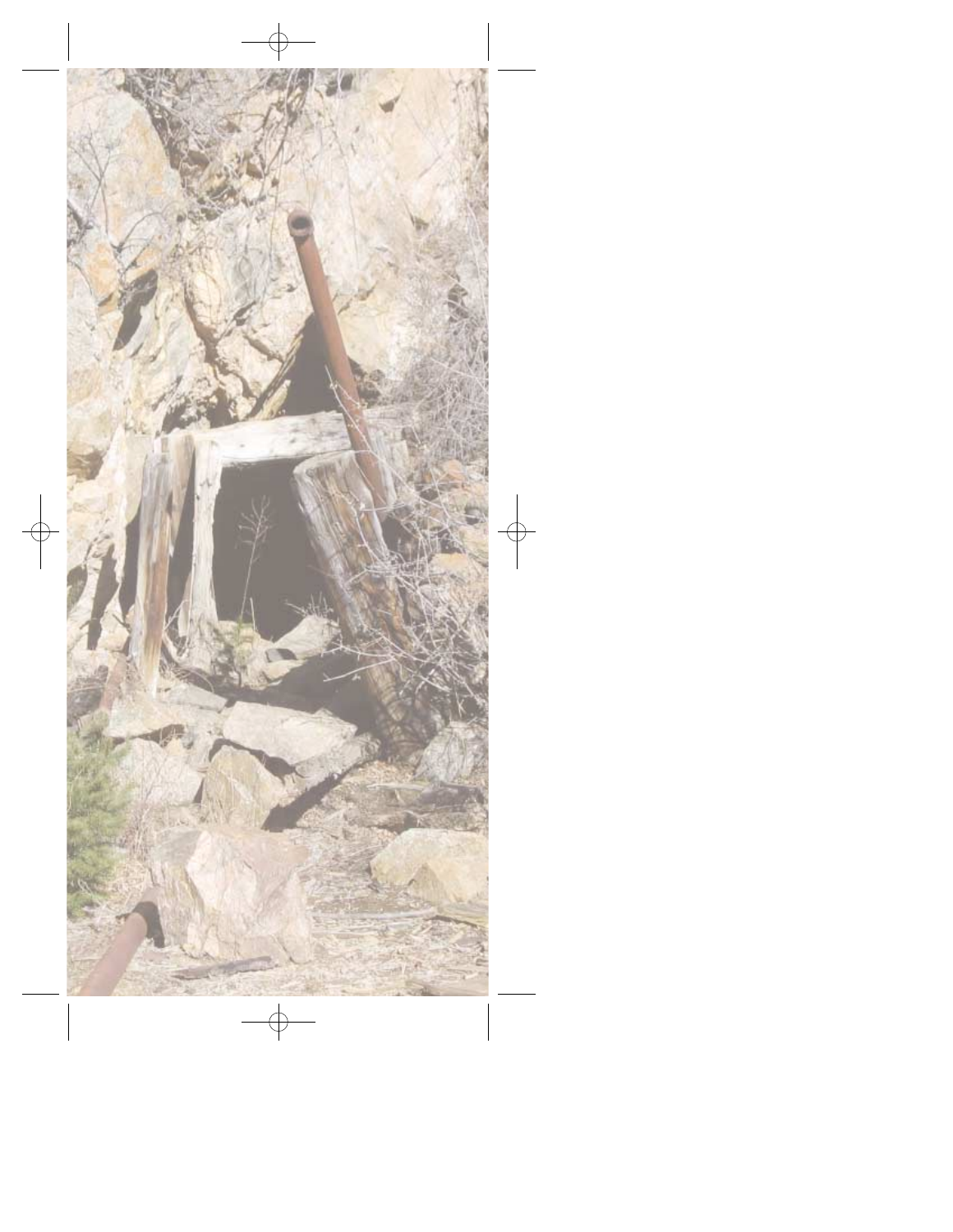# <span id="page-4-0"></span>**CONTENTS**

| Foreword i                                      |
|-------------------------------------------------|
| Introduction 1                                  |
| Explanation of "Discovery" 3                    |
| Locatable Minerals 3<br>SHE !!                  |
| Discovery of a Valuable Mineral Deposit 4       |
| Explanation of "Location" 7                     |
|                                                 |
|                                                 |
|                                                 |
|                                                 |
|                                                 |
| Federal Lands Open to Mining 11                 |
| Staking a Mining Claim or Site 13               |
| Recording a Mining Claim or Site 15             |
| Maintenance of a Mining Claim or Site 19        |
| Annual Assessment Work 19                       |
|                                                 |
|                                                 |
| BLM Land and Mineral Records 29                 |
|                                                 |
| Sources of Information 31                       |
| Geology and Minerals, Topographic               |
| Maps, and Mining Technology 32                  |
| USDI Bureau of Land Management State Offices 33 |
| USDA Forest Service Regional Offices 35         |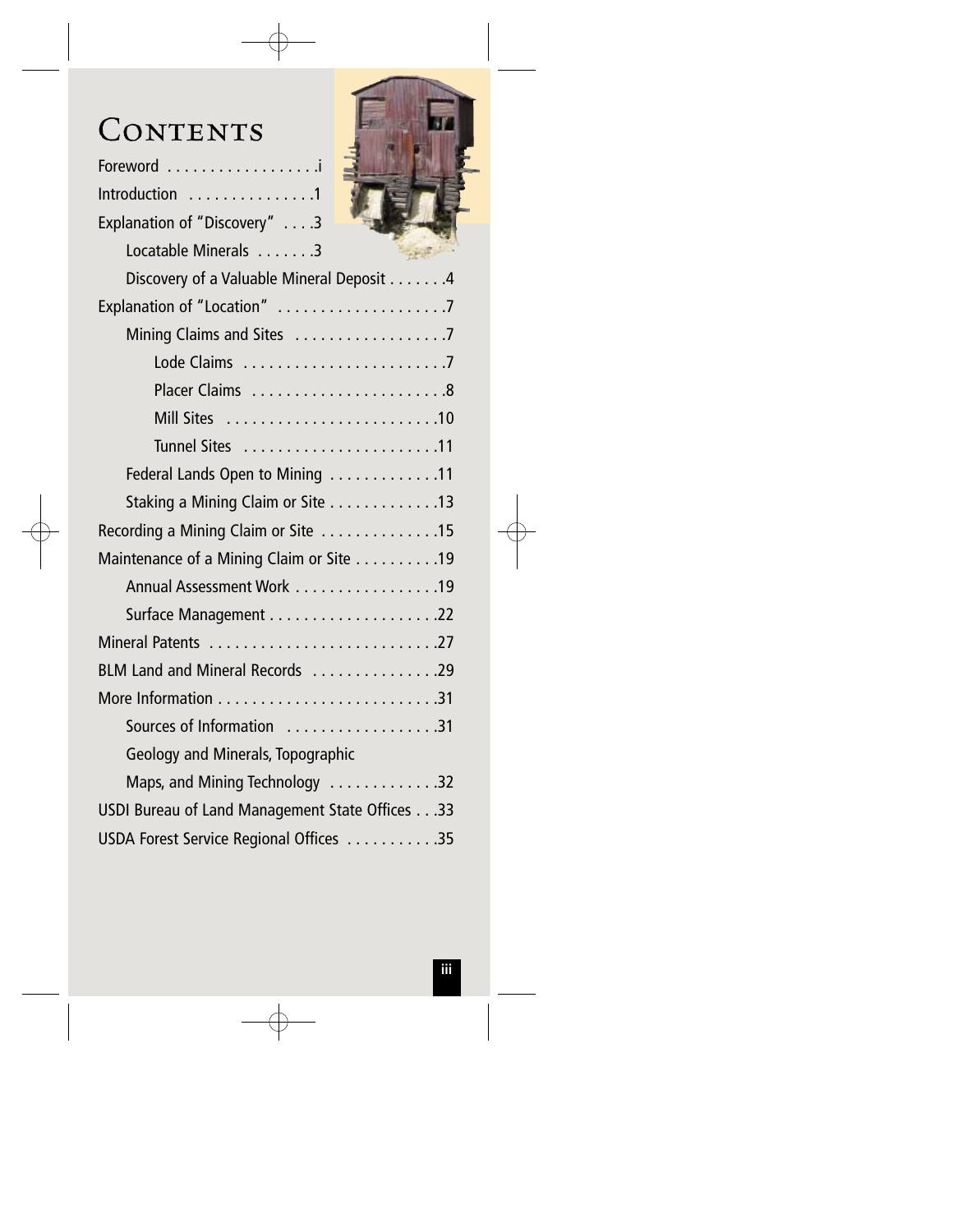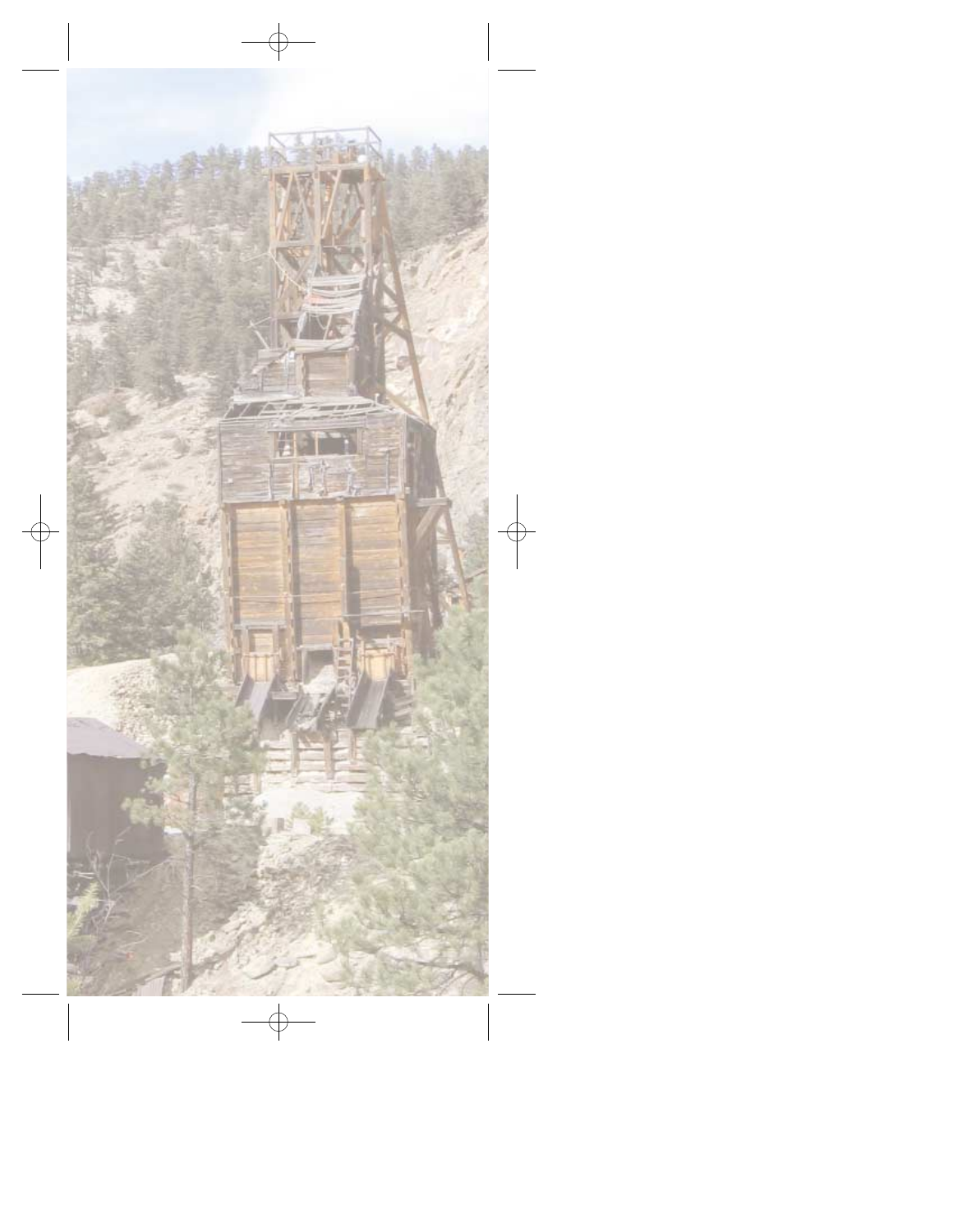# <span id="page-6-0"></span>[Introduction](#page-4-0)

There are three basic types of minerals on Federal lands:

1. Locatable (subject to the General Mining Law of 1872, as amended)



- 2. Leasable (subject to the various Mineral Leasing Acts)
- 3. Salable (subject to mineral materials disposed of under the Materials Act of 1947, as amended)

Federal laws, regulations, and legal decisions have defined these minerals. Only those minerals that are locatable are discussed in this pamphlet.

The General Mining Law of May 10, 1872, as amended (30 U.S.C. §§ 22-54 and §§ 611-615) is the major Federal law governing locatable minerals. This law allows citizens of the United States the opportunity to explore for, discover, and purchase certain valuable mineral deposits on those Federal lands that are open for mining claim location and patent (open to mineral entry). These mineral deposits include most metallic mineral deposits and certain nonmetallic and industrial minerals. The law sets general standards and guidelines for claiming the possessory right to a valuable mineral deposit discovered during exploration. The General Mining Law allows for the enactment of State laws governing location and recording of mining claims and sites that are consistent with Federal law. The Federal regulations implementing the General Mining Law are found at Title 43 of the Code of Federal Regulations (CFR) in Groups 3700 and 3800.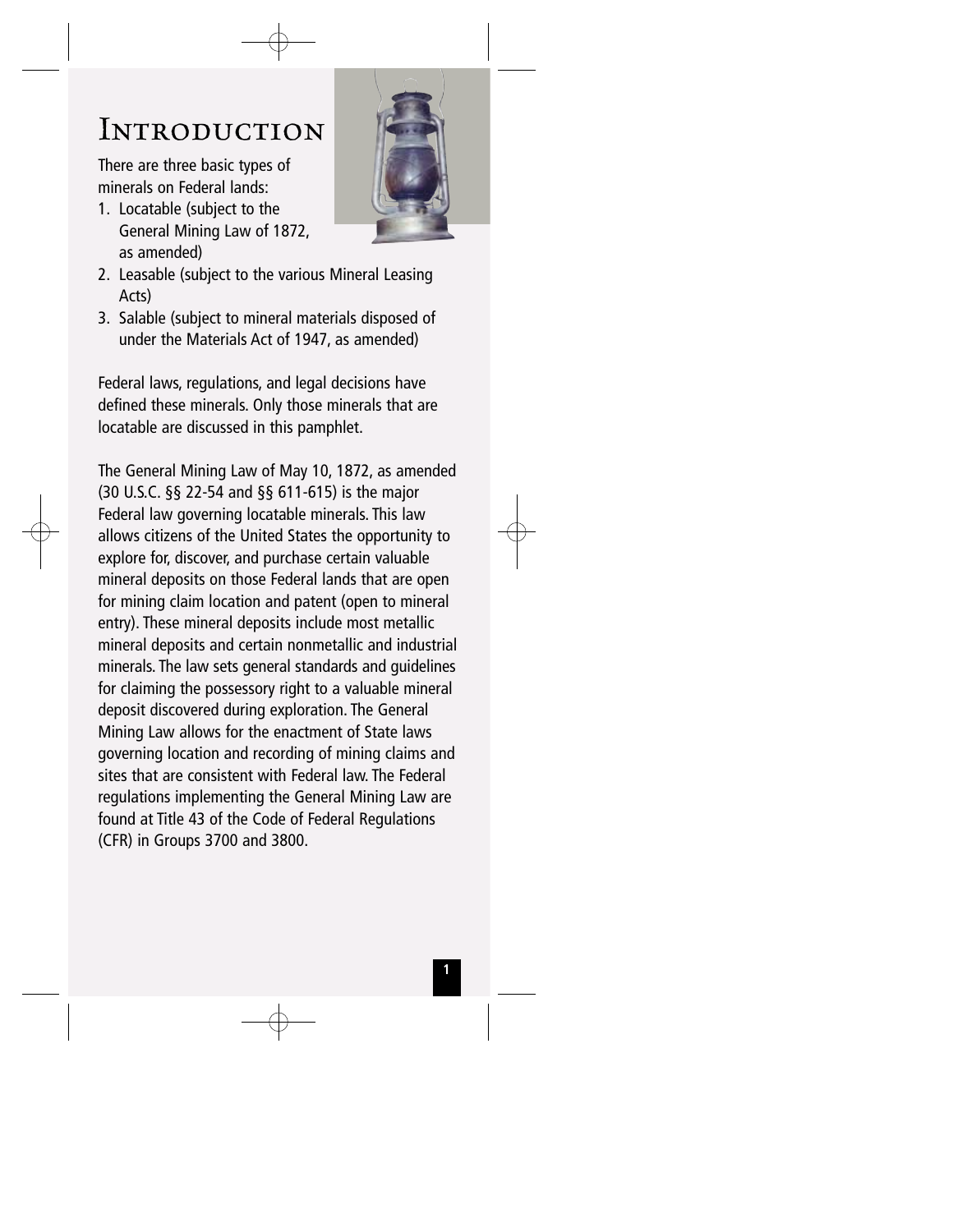This pamphlet gives a brief introduction to the Mining Law Administration program on Federal lands administered by the BLM. The last section provides additional sources for more information on the following topics:

- Geology and mineral resources of a particular area
- Mining and milling techniques
- Surface protection and reclamation requirements
- Other Federal and State legal requirements

The General Mining Law of 1872, as amended, has five elements:

- 1. Discovery of a valuable mineral deposit
- 2. Location of mining claims and sites
- 3. Recordation of mining claims and sites
- 4. Annual maintenance (annual assessment work or annual fees) for mining claims and sites
- 5. Mineral patents

The BLM's Mining Law Administration program involves mining claim recordation, annual maintenance (annual assessment work or annual fees), mineral patents, and surface management.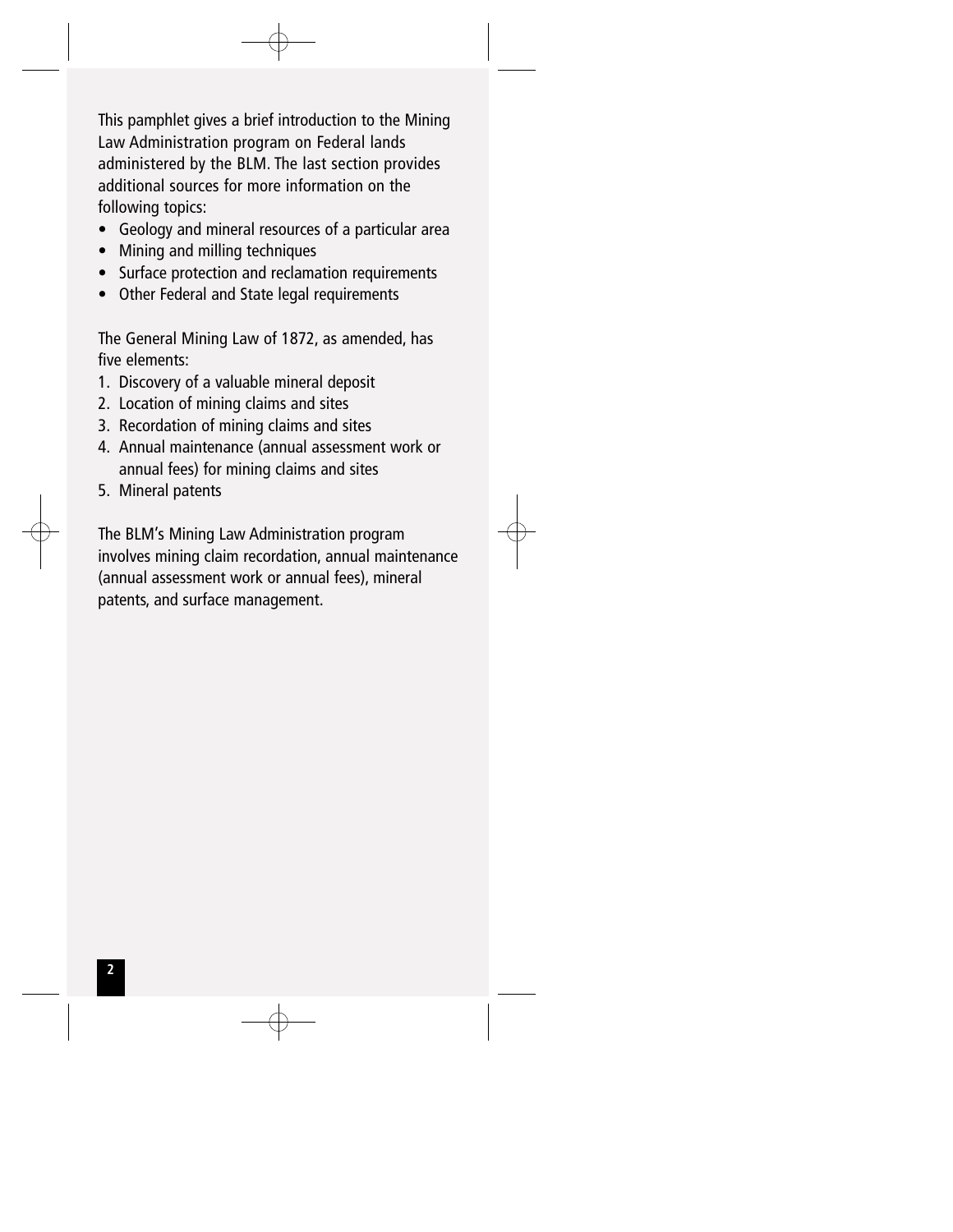## <span id="page-8-0"></span>Explanation [of "Discovery"](#page-4-0)

## **[Locatable Minerals](#page-4-0)**

The General Mining Law of 1872, as amended, opened the public lands of the United States to mineral acquisition by the location and maintenance of mining claims. Mineral deposits subject to acquisition in this manner are generally referred to as "locatable minerals." Locatable minerals include both metallic minerals (gold, silver, lead, copper, zinc, nickel, etc.) and nonmetallic minerals (fluorspar, mica, certain limestones and gypsum, tantalum, heavy minerals in placer form, and gemstones). It is very difficult to prepare a complete list of locatable minerals because the history of the law has resulted in a definition of minerals that includes economics.

Starting in 1873, the United States Department of the Interior (DOI) began defining locatable minerals as those minerals that are recognized as a mineral by the standard experts, are not subject to disposal under some other law, and make the land more valuable for mining purposes than for agriculture. Minerals normally locatable on lands acquired (purchased or received) under the Acquired Lands Act of 1947 by the United States or found on American Indian reservations are subject to lease only (43 CFR Group 3500). Therefore, it is easier for BLM to list the minerals that are not locatable because of the complexities listed previously.

Since July 23, 1955, common varieties of sand, gravel, stone, pumice, pumicite, and cinders were removed from the General Mining Law and placed under the Materials Act of 1947, as amended. Use of salable minerals requires either a sales contract or a free-use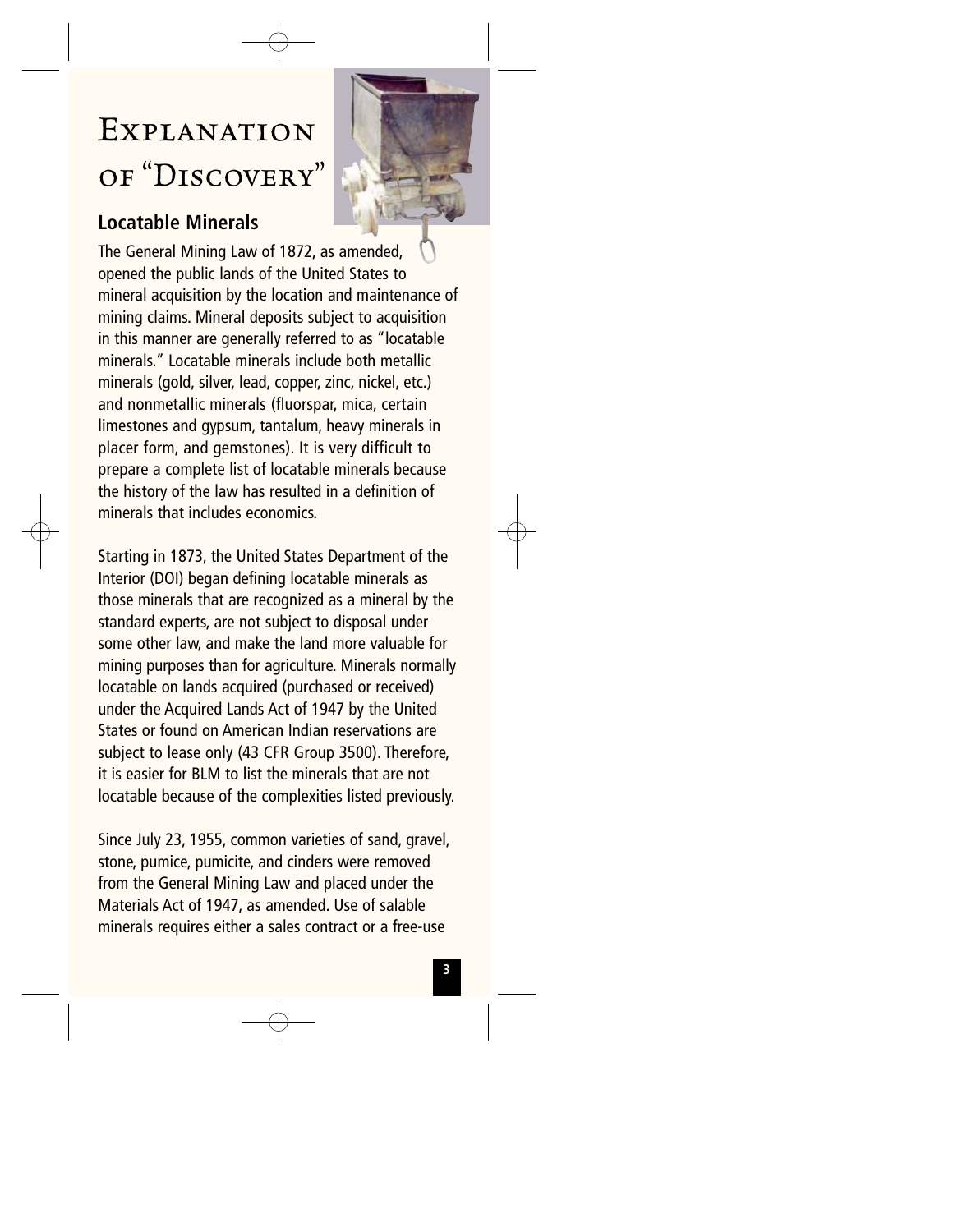<span id="page-9-0"></span>permit. Disposals of salable minerals from BLMadministered lands are regulated by 43 CFR Part 3600.

Uncommon varieties of salable-type minerals may be locatable if the deposits meet certain tests created by various judicial and administrative decisions. See McClarty v. Secretary of the Interior, 408 F. 2d 907 (9th Cir., 1969). Federal certified mineral examiners determine uncommon variety on a case-by-case basis. (See 43 CFR Part 3830, Subpart C, for further information concerning the locatability of minerals.)

Since 1920, the Federal Government has leased fuels and certain other minerals (43 CFR Parts 3000-3590). Today, minerals that are subject to lease include oil and gas, oil shale, geothermal resources, potash, sodium, native asphalt, solid and semisolid bitumen, bituminous rock, phosphate, and coal. In Louisiana and New Mexico, sulphur is also subject to lease.

### **[Discovery of a Valuable Mineral Deposit](#page-4-0)**

Federal statute does not describe what constitutes a valuable mineral deposit, therefore the government has adopted the "prudent man rule." This rule determines value based on whether or not a person will consider investing time and money to develop a potentially viable mineral deposit. This rule was first stated by the DOI in 1894, in the adjudication of Castle v. Womble, 19 L.D. 455 (1894), the holding of which states:

"…where minerals have been found and the evidence is of such a character that a person of ordinary prudence would be justified in the further expenditure of his labor and means, with a reasonable prospect of success in developing a valuable mine, the requirements of the statute have been met."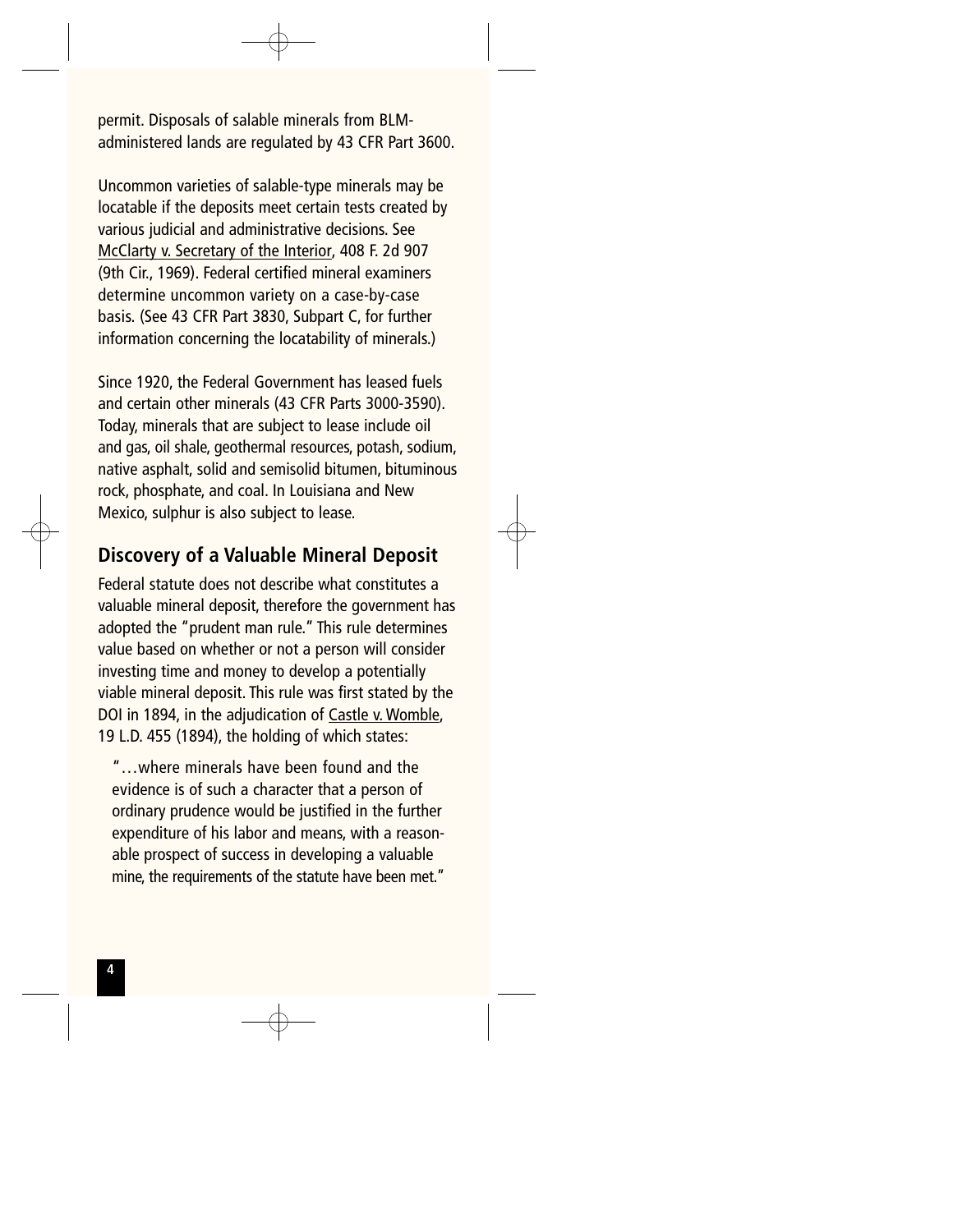The U.S. Supreme Court approved this definition in Chrisman v. Miller, 197 U.S. 313 (1905).

The DOI's Solicitor issued an opinion in 1933 on the issue of widespread nonmetallic minerals with questionable marketability. The Solicitor noted a need for a distinct showing that the mineral could be mined, removed, and marketed at a profit. In 1968, the U.S. Supreme Court approved the opinion in U.S. v. Coleman, 390 U.S. 602-603 (1968). The marketability test is supplemental to the prudent man rule and considers deposit economics and market entry. The claimant is required to show a reasonable prospect of making a profit from the sale of minerals from a claim or a group of contiguous claims.

DOI decisions require a discovery on each claim based on an actual physical exposure of the mineral deposit within the claim boundaries. The DOI's holding in Jefferson-Montana Copper Mines Co., 41 L.D. 321 (1912), established the full test for a lode claim:

"To constitute a valid discovery upon a lode claim, three elements are necessary:

- 1. There must be a vein or lode of quartz or other rock-in-place
- 2. The quartz or other rock-in-place must carry gold or some other valuable mineral deposit
- 3. The two preceding elements, when taken together, must be such that as to warrant a prudent man in the expenditure of his time and money in the effort to develop a valuable mine."

For traditional placer claims, in addition to proof of a discovery of a pay streak, each 10 acres must be shown to be mineral-in-character (there is a reasonable expectation of further economic mineral under these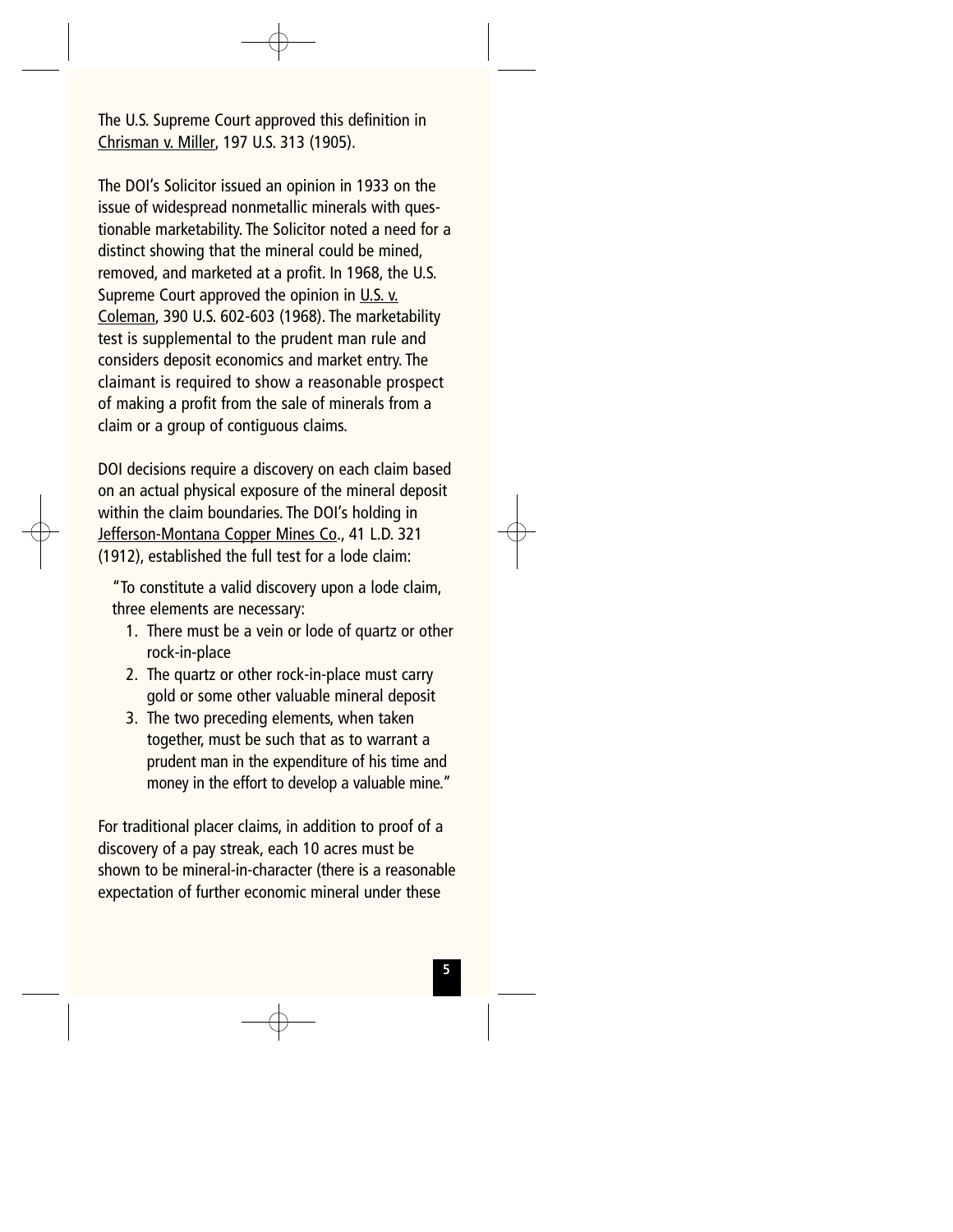lands). Mineral-in-character may be based on geologic inference from adjoining lands and a reasonable opportunity for profitable extraction. An actual exposure of the valuable mineral deposit is not necessary. Mineral-in-character may be used to show the potential extent of the valuable mineral deposit on the claim(s), but cannot be used alone for such purposes.

Under the holding in Schlosser v. Pierce, 93 I.D. 211 (1986), contiguous mining claims on the same mineral deposit may be grouped together into a logical mining unit and evaluated as an economic unit. Each claim must still contain a physical exposure of the ore-bearing mineral deposit whose value meets or exceeds the cutoff grade for the mining of the mineral deposit as a whole.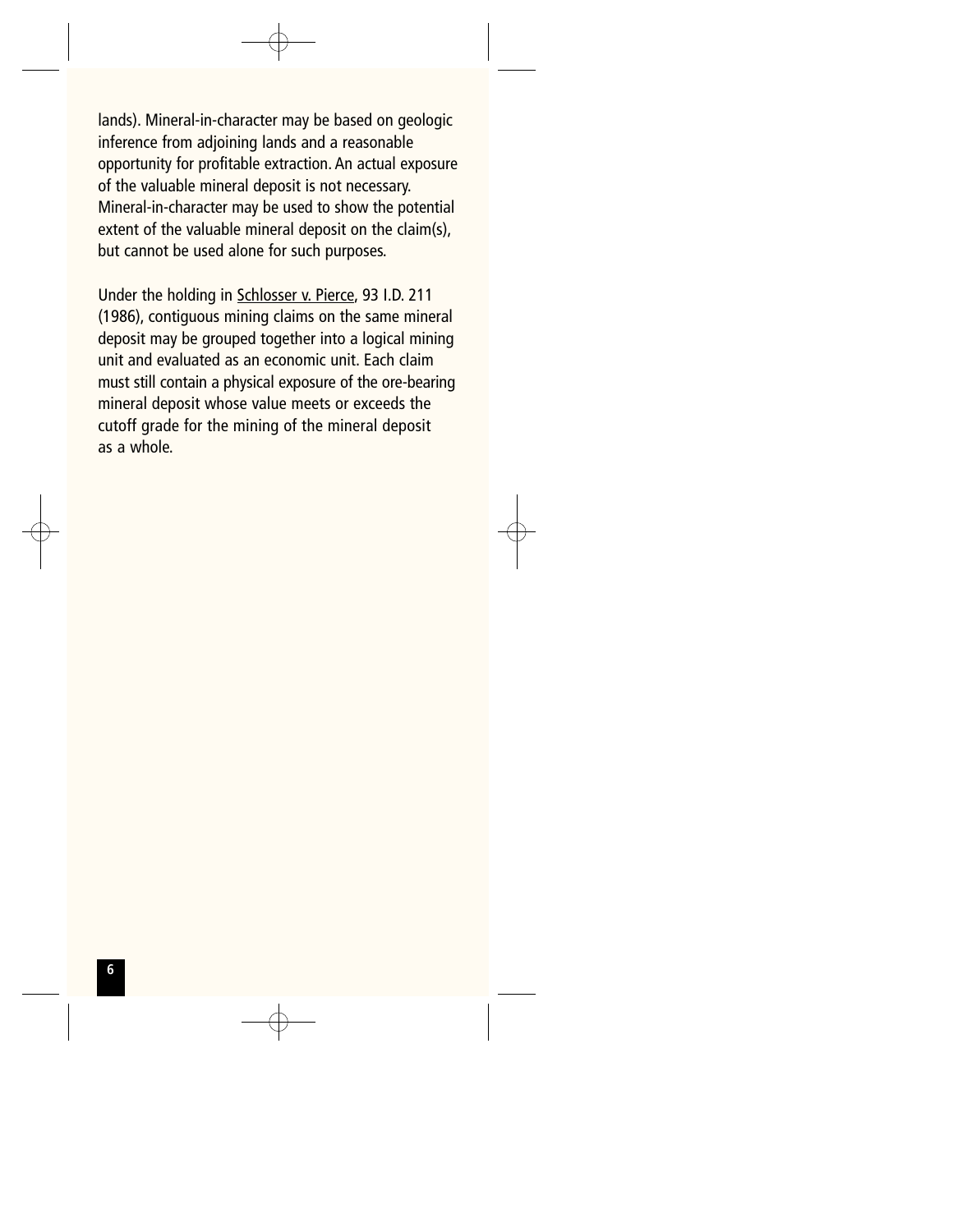# <span id="page-12-0"></span>[Explanation](#page-4-0)  of "Location"



## **Mining Claims and Sites**

A person who is a citizen of the United States or has declared an intention to become a citizen with the [Immigration and Naturalization Service may locate and](#page-4-0)  hold a mining claim or site. A corporation organized under State law is considered a citizen and may locate and hold a mining claim or site. A corporation is held to the same standards as a citizen. Non-citizens are not permitted to own or have an interest in mining claims or sites. There is no limit to the number of claims and sites that you may be hold as a qualified claimant, as long as the requirements of the General Mining Law have been met.

A mining claim is a selected parcel of Federal land, valuable for a specific mineral deposit or deposits, for which you have asserted a right of possession under the General Mining Law. Your right is restricted to the development and extraction of a mineral deposit. The rights granted by a mining claim protect against a challenge by the United States and other claimants only after the discovery of a valuable mineral deposit. The two types of mining claims are lode and placer. In addition, mill sites and tunnel sites may be located to provide support facilities for lode and placer mining claims (43 CFR Part 3832).

**Lode Claims** cover classic veins or lodes having well-defined boundaries and also include other rock in-place bearing valuable mineral deposits. Examples include quartz or other veins bearing gold or other metallic mineral deposits and large volume, but low-grade disseminated metallic deposits, such as Carlin-type gold deposits and copper-bearing granites.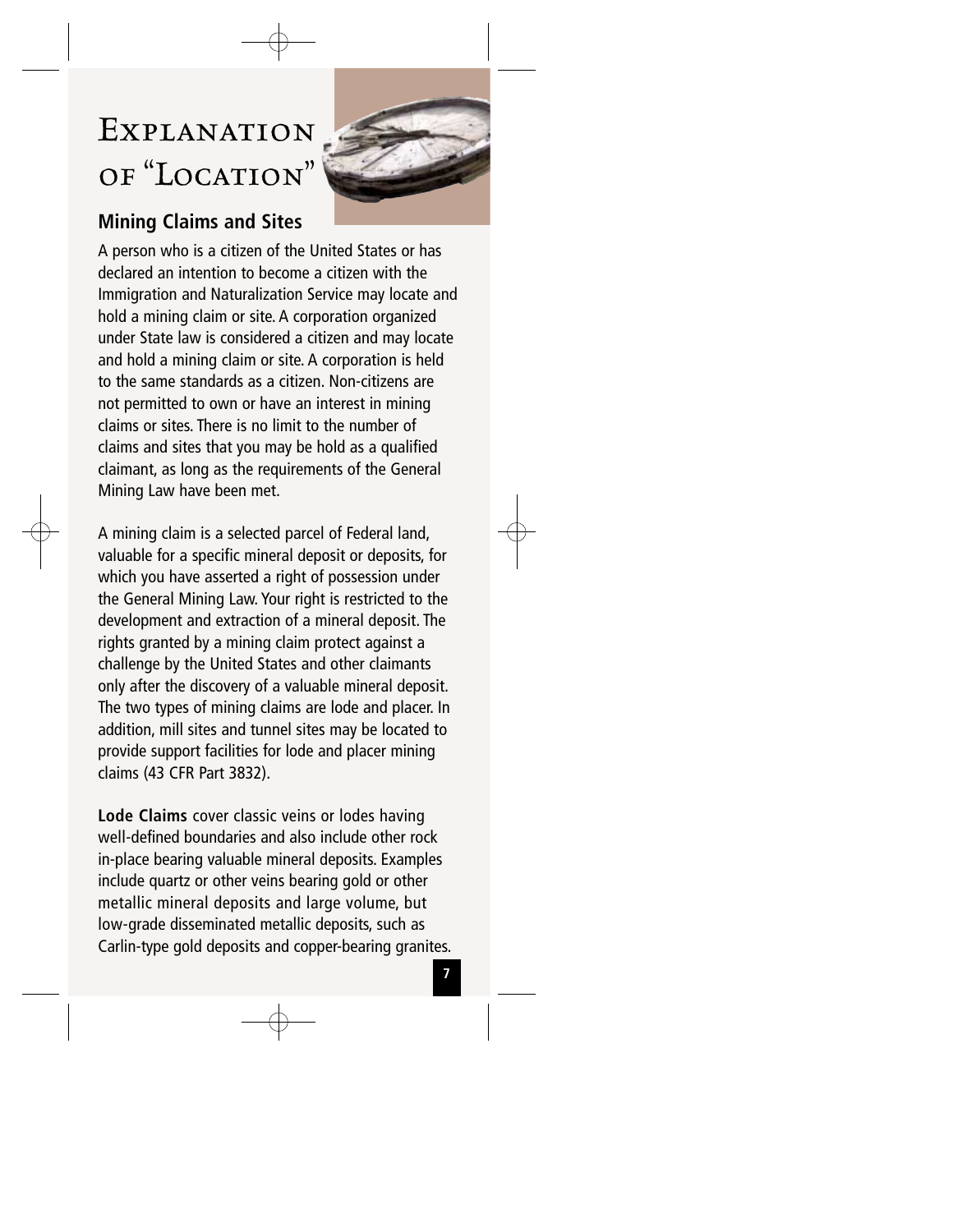<span id="page-13-0"></span>Lode claims are usually located as parallelograms with the side lines parallel to the vein or lode (see Figure 1). Descriptions are by metes and bounds surveys (giving the length and compass bearing of each boundary line from a central point or monument to each corner post, and then sequentially around the perimeter of the claim). Federal statute limits a lode claim to a maximum of 1,500' in length along the vein or lode. The width is a maximum of 600', 300' on either side of the centerline of the vein or lode. The end lines of the lode claim must be parallel to qualify for underground extralateral rights. Extralateral rights involve the rights to minerals in vein or lode form that extend at depth outside the vertical boundaries of the claim. (43 CFR Part 3832, Subpart B).

**Placer Claims** cover all those deposits not subject to lode claims. Originally, placer claims included only [deposits of mineral-bearing sand and gravel containing](#page-4-0)  free gold or other detrital minerals. By congressional acts and judicial interpretations, many nonmetallic bedded or layered deposits, such as gypsum and highcalcium limestone, are located as placer claims. Where possible, placer claims are to be located by legal subdivision, such as the E1/2NE1/4NE1/4, Section 2, Township 10 South, Range 21 East, Mount Diablo Meridian (30 U.S.C. § 35 and 43 CFR 3832, Subparts A and B). The maximum size of a placer claim you may locate is 20 acres (see Figure 2). An association of two locators may locate 40 acres, and three may locate 60 acres, etc. The maximum area of an association placer claim permitted by law is 160 acres for eight or more persons.

The maximum size of a placer claim for a corporation is 20 acres per claim. Corporations may not locate association placer claims unless they are in association with other private individuals or other corporations as co-locators. (43 CFR Part 3832, Subpart B).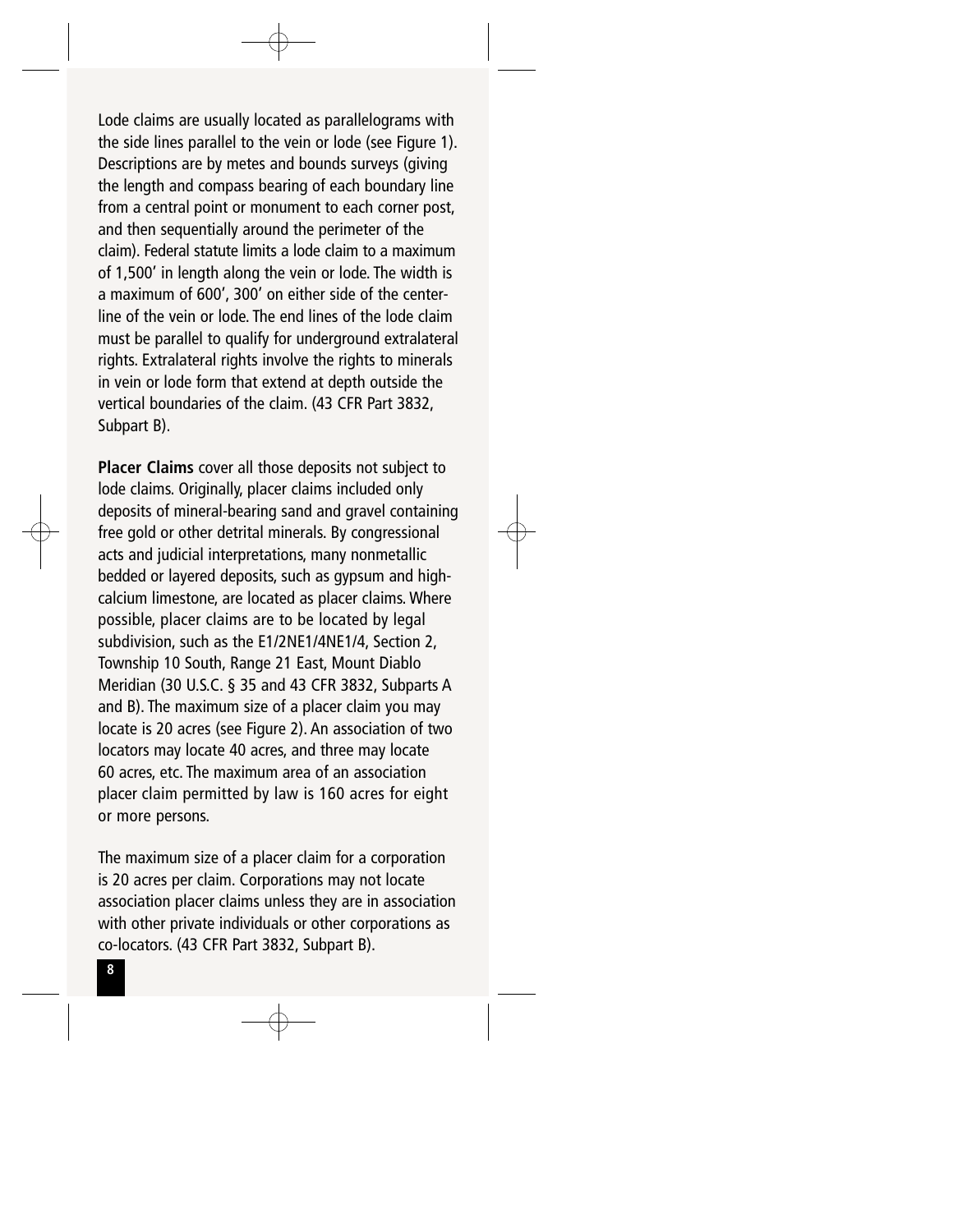

corner posts, or side line posts.

#### **Figure 1. Example of Methods of Monumenting Mining Claims in California**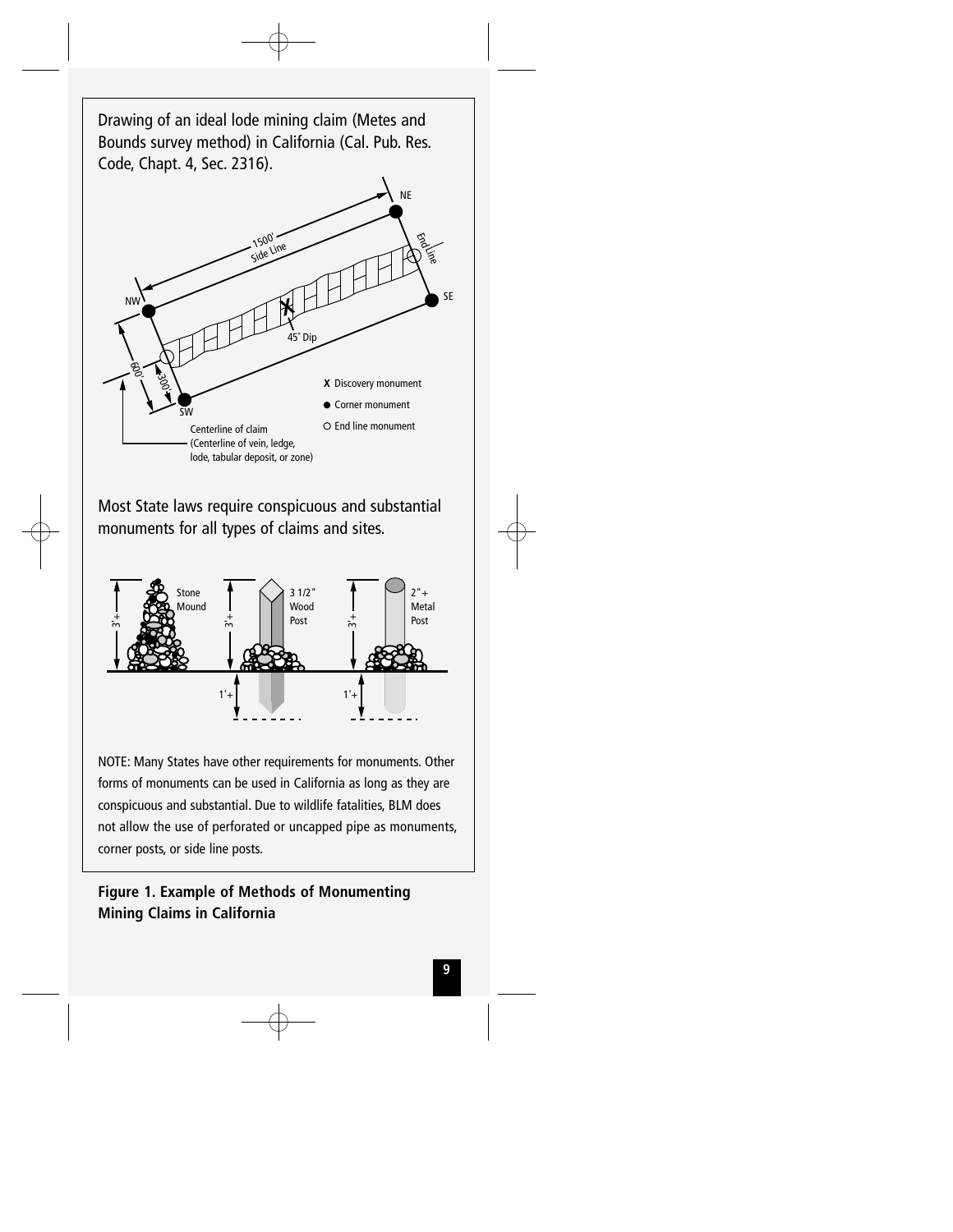<span id="page-15-0"></span>

**Figure 2. Methods of Describing Placer Mining Claims and Mill Sites** 

**Mill Sites** must be located on non-mineral land. The mill site may be located in the same manner as a lode or a placer mining claim. Its purpose is to either:

- Support a lode or placer mining claim mining operation; or
- [Support itself independent of any particular claim by](#page-4-0)  custom milling or reduction of ores from one or more mines.

A mill site must either include the erection of a mill for grinding, crushing, flotation, or chemical processing of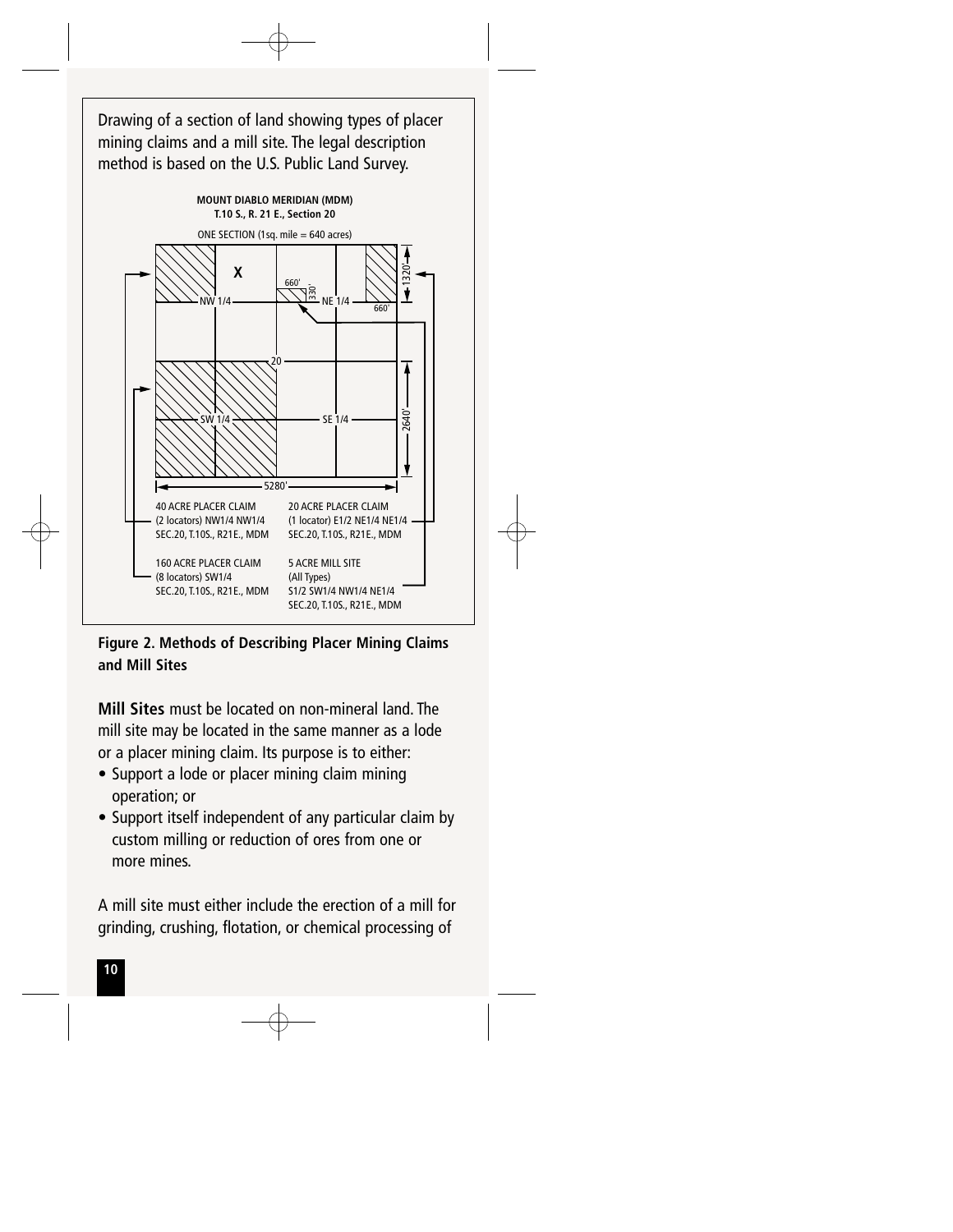<span id="page-16-0"></span>ores; or a reduction works for chemical processing of ores, siting of furnaces, and related facilities. This may include other uses reasonably incident to the support of a mining operation, including tailing impoundments, waste dumps, and leach pads. Mill sites are described either by metes and bounds surveys or by legal subdivision. The maximum size of a mill site is 5 acres (see Figure 2). You may hold as many mill sites as necessary for the support of the mining operation. (43 CFR Part 3832, Subpart C).

**Tunnel Sites** are tunnels excavated to develop a vein or lode. They are also used for the discovery of unknown veins or lodes. To locate a tunnel site, place [two stakes up to 3,000' apart on the surface axis of the](#page-4-0)  proposed tunnel. The compass bearing and distance of the tunnel must be posted at the entrance to the tunnel. Tunnel sites must be recorded in the same manner as lode claims. Some States require additional centerline stakes (for example, in Nevada, centerline stakes must be placed at 300' intervals).

Lode claims must be located over any or all blind (not known to exist at the surface) veins or lodes discovered by the tunnel in order to maintain possession of the lodes or veins. The maximum distance these lode claims may cover is 1,500' on either side of the centerline of the tunnel. This, in essence, gives you the right to prospect underground an area 3,000' wide and 3,000' long. Any mining claim you locate for a blind lode discovered while driving a tunnel has the same location date as the date of the location of the tunnel site. (43 CFR Part 3832, Subpart D).

## **Federal Lands Open to Mining**

There are 19 States where you may locate mining claims or sites. These States are Alaska, Alabama, [Arizona, Arkansas, California, Colorado, Florida, Idaho,](#page-4-0)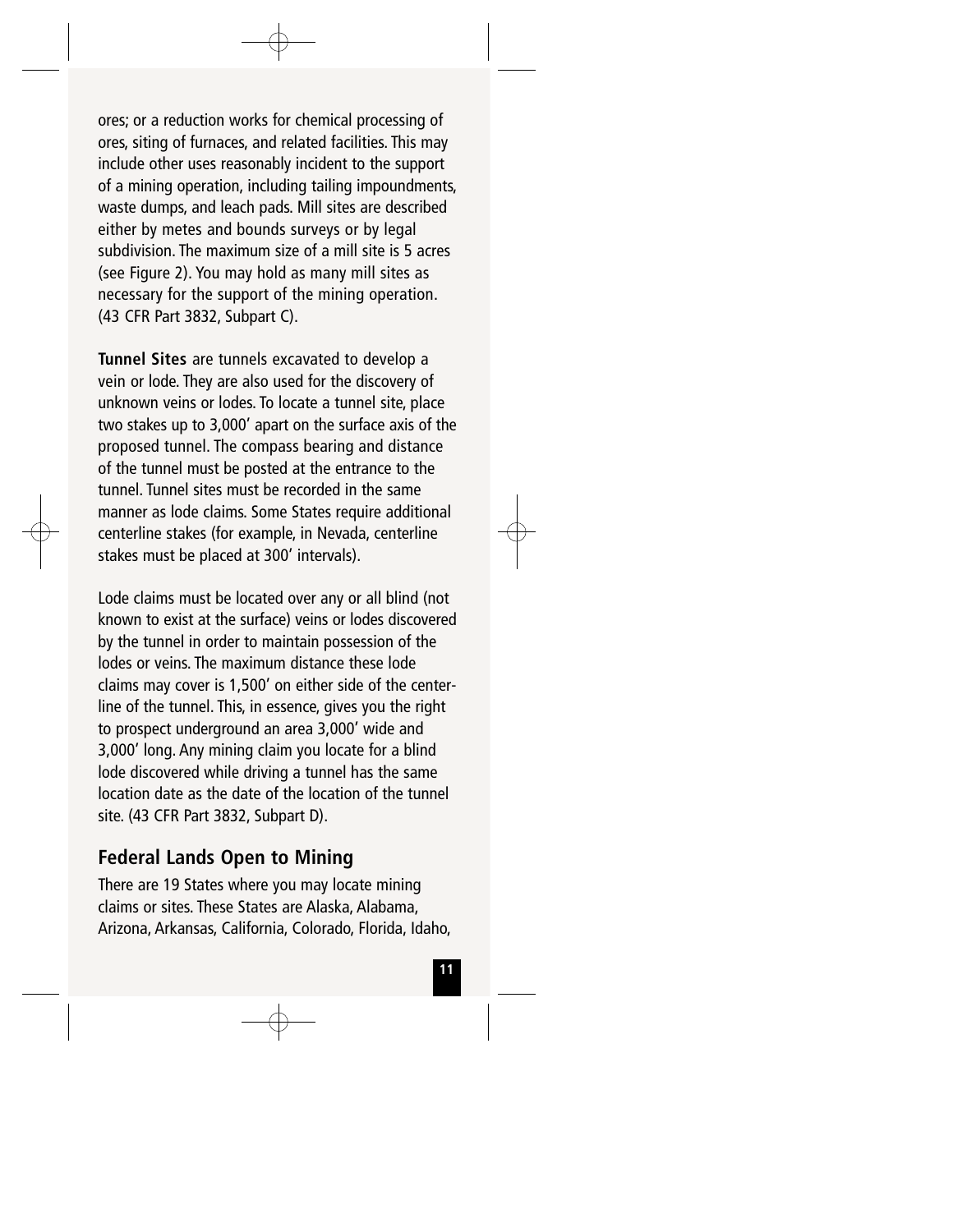Mississippi, Montana, Nebraska, Nevada, New Mexico, North Dakota, Oregon, South Dakota, Utah, Washington, and Wyoming. The BLM manages the surface of public lands in these States and the Forest Service manages the surface of National Forest System lands. The BLM is responsible for the subsurface minerals on both its public lands and National Forest System lands.

You may prospect and locate mining claims and sites on lands open to mineral entry. Claims may not be located in areas closed to mineral entry. Subject to valid existing rights, these areas are withdrawn from further location of mining claims or sites.

Areas withdrawn from mineral entry include National Parks, National Monuments, American Indian reservations, most reclamation projects, military reservations, scientific testing areas, most wildlife protection areas (such as Federal wildlife refuges), and lands withdrawn from mineral entry for other reasons. Lands withdrawn for power development are subject to mining location and entry only under certain conditions. Mining claims may not be located on lands that have been:

- Designated by Congress as part of the National Wilderness Preservation System
- Designated as a wild portion of a wild and scenic river
- Withdrawn by Congress for study as a wild and scenic river

There is usually a 1/4-mile buffer zone withdrawn from location of mining claims or sites from either side of a river while the river is being studied for inclusion in the Wild and Scenic Rivers System. Additions to the National Wilderness Preservation System are withdrawn to mining claim and site location at the time of designation by Congress. Mining activities are permitted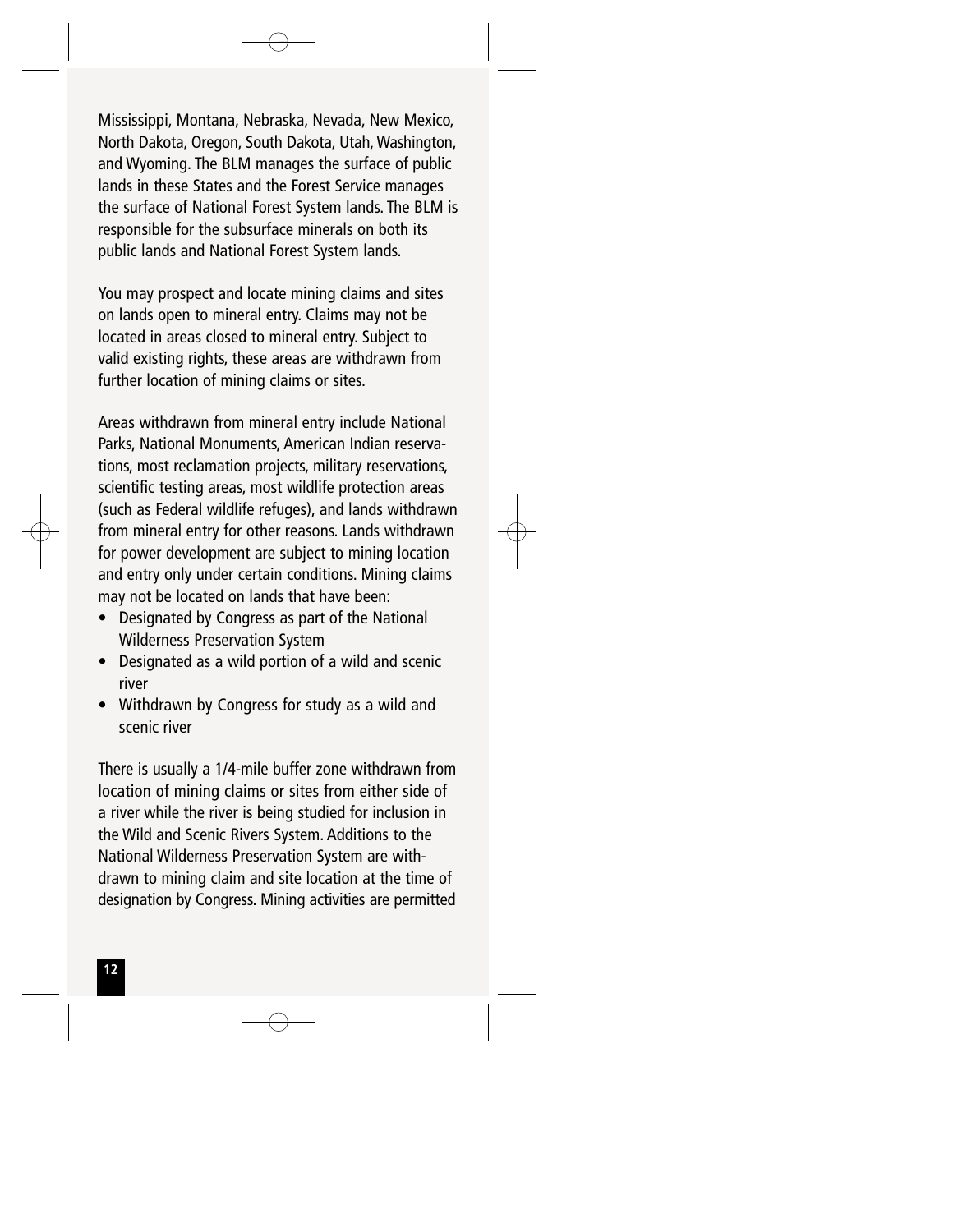<span id="page-18-0"></span>only on those mining claims that can show proof of a discovery either by December 31, 1983, or on the date of designation as wilderness by Congress.

## **Staking a Mining Claim or Site**

Federal law simply specifies that claim and site boundaries must be distinctly and clearly marked to be readily identifiable on the ground (43 CFR Part 3832). The General Mining Law allows States to establish their own laws regarding the manner in which mining claims and sites are located and recorded. Location requirements include the placement, size, and acceptable materials for a corner post or a discovery monument. Check with the proper State agency before locating mining claims. State agencies may include the State's geological survey, mineral resource department, lands [commission, or department of environmental protection.](#page-4-0) 

Generally, staking a mining claim requires:

- Erecting corner posts or monuments
- Posting a notice of location on a post or monument in a conspicuous place (see Figures 1 and 2)
- Complying with the requirements of 43 CFR Part 3830, 3832, and 3833

The conspicuous place on the mining claim is usually the point of discovery. The discovery point must be tied to some well-known, permanent object. Examples of permanent objects include an existing cadastral survey monument, a benchmark, a bridge, a fork of a stream, or a road intersection. Several States also require side-line or end-line posts or monuments for claims. Mining claims and sites described by legal subdivision in some States do not require the erection of corner monuments (see Figure 2). However, all mining claims and sites must have a location or discovery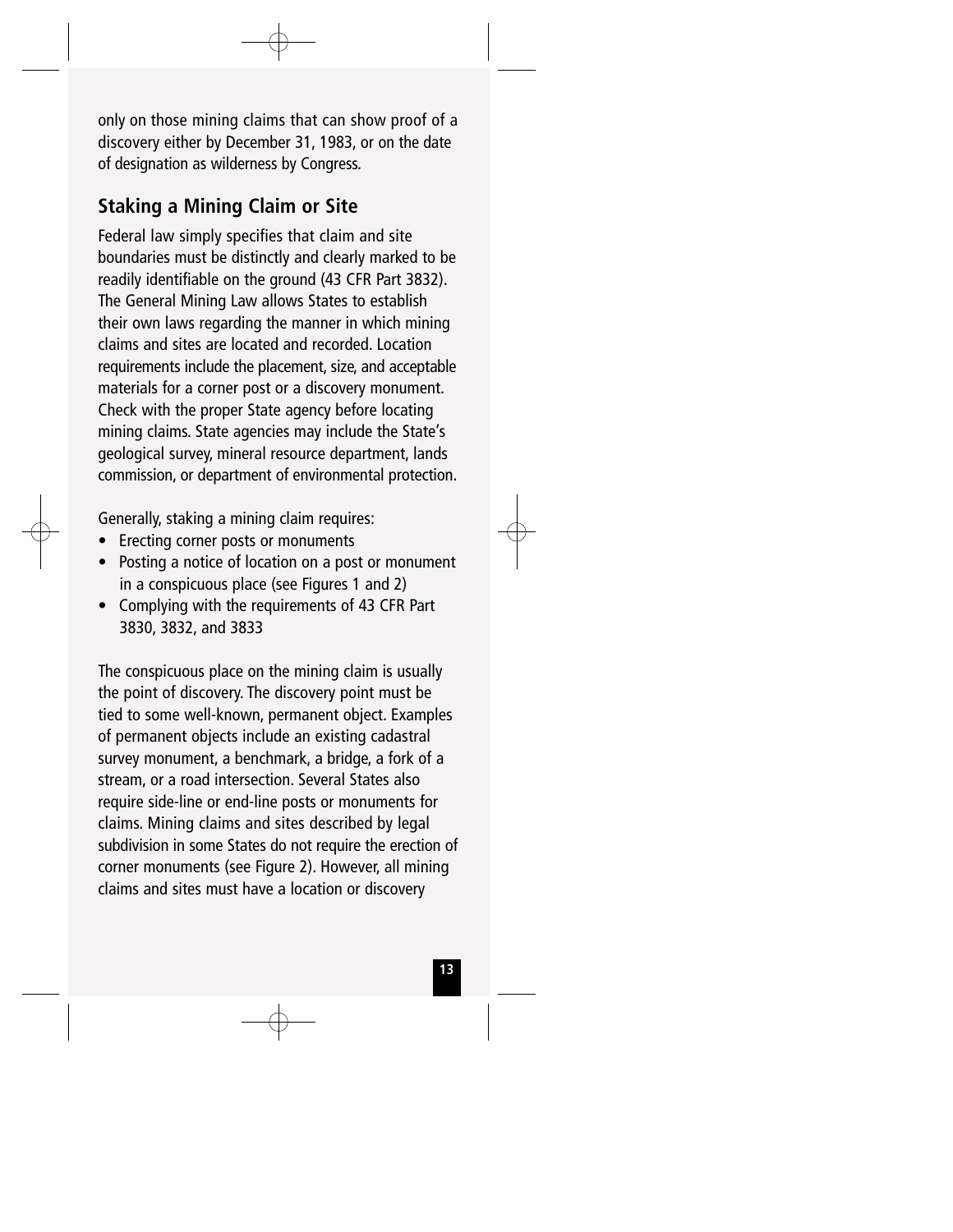monument. Be sure to check what the law requires in the State where the mining claims and sites are to be located.

For a specific tract of land, check the official land records at the BLM State or field office responsible for administering the land area. Rather than looking randomly through the records for lands open to location, it is better to restrict your search to a specific area of interest. Topographic maps of the area (published by the U.S. Geological Survey) provide the legal description (meridian, township, range, section) of such lands. Visit the local BLM field office or the BLM State Office and check maps, the BLM Master Title Plats, mining claim records, and files. Ultimately, it is your responsibility to determine if there are prior existing mining claims on the ground.

Lands previously patented under the Stock Raising Homestead Act of 1916, as amended, may be entered and mining claims located under special procedures (43 CFR Part 3838).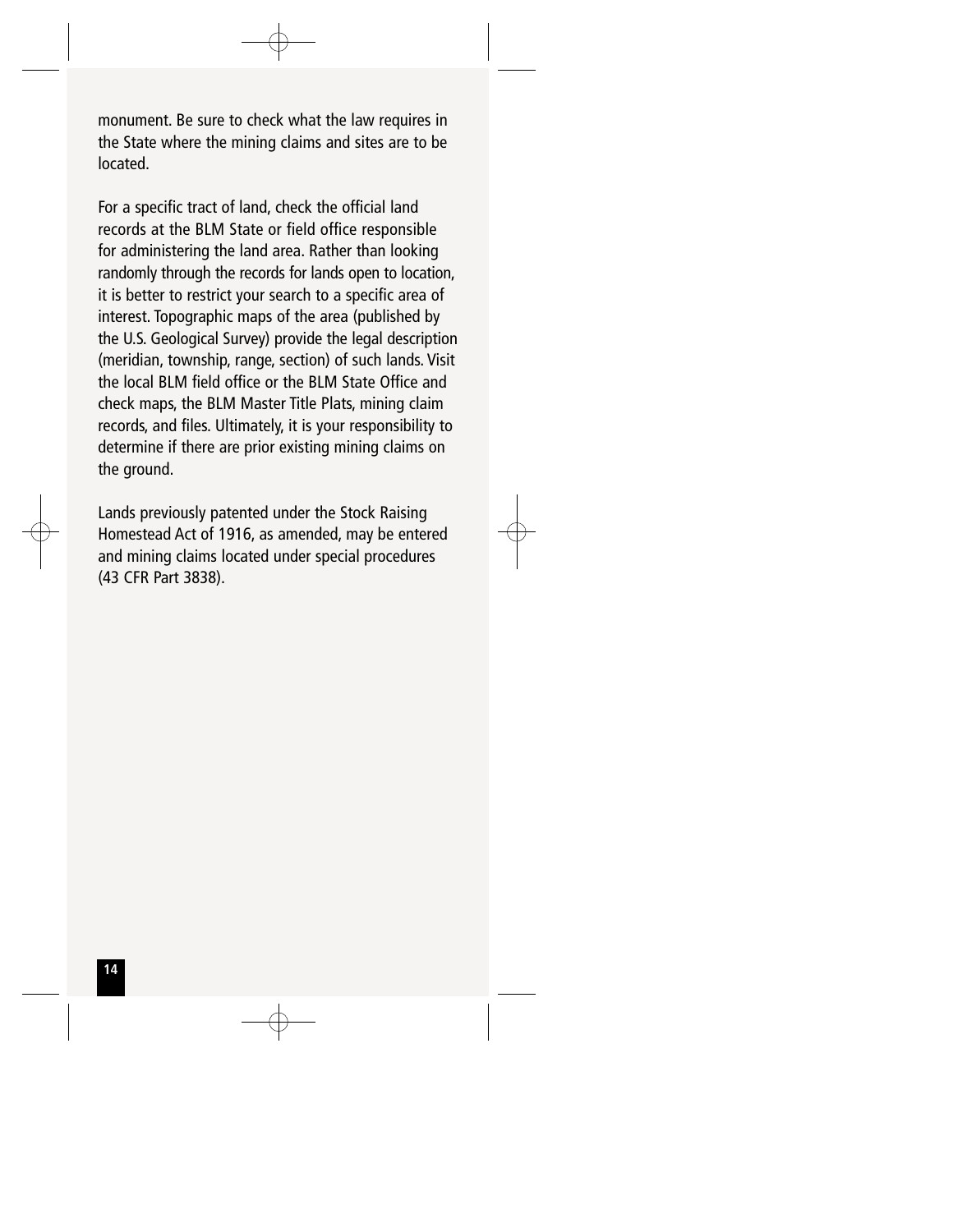## <span id="page-20-0"></span>Recording a Mining CLAIM OR SITE

As established by Section 314 of FLPMA, as amended, your claims and sites must be recorded with the proper BLM State Office within 90 days of the date of location and recorded with the proper county in accordance with their requirements. In Alaska, claims and sites can also be recorded with the BLM Northern Field Office located in Fairbanks.

**County:** State laws require filing the original location notice or certificate in the county recorder's office, county clerk's office, or borough office. The proper county or borough is the one in which your claim or site is located. Each State has its own requirement for when a location notice must be filed and recorded. The maximum period is 90 days from the staking of your claim or site on the ground. However, some States require earlier filings, such as 60 or 30 days from the date of location.

Location notices must contain the following basic information (43 CFR Part 3832, Subpart A, and Part 3833, Subpart A):

- The date of location on the ground
- The names and addresses of the locator(s)
- The name of the claim or site
- The type of claim or site
- The acreage claimed
- A description of the parcel on the ground

Local printing companies, office supply stores, stationery stores, and BLM offices are sources for obtaining State location notice and certificate forms.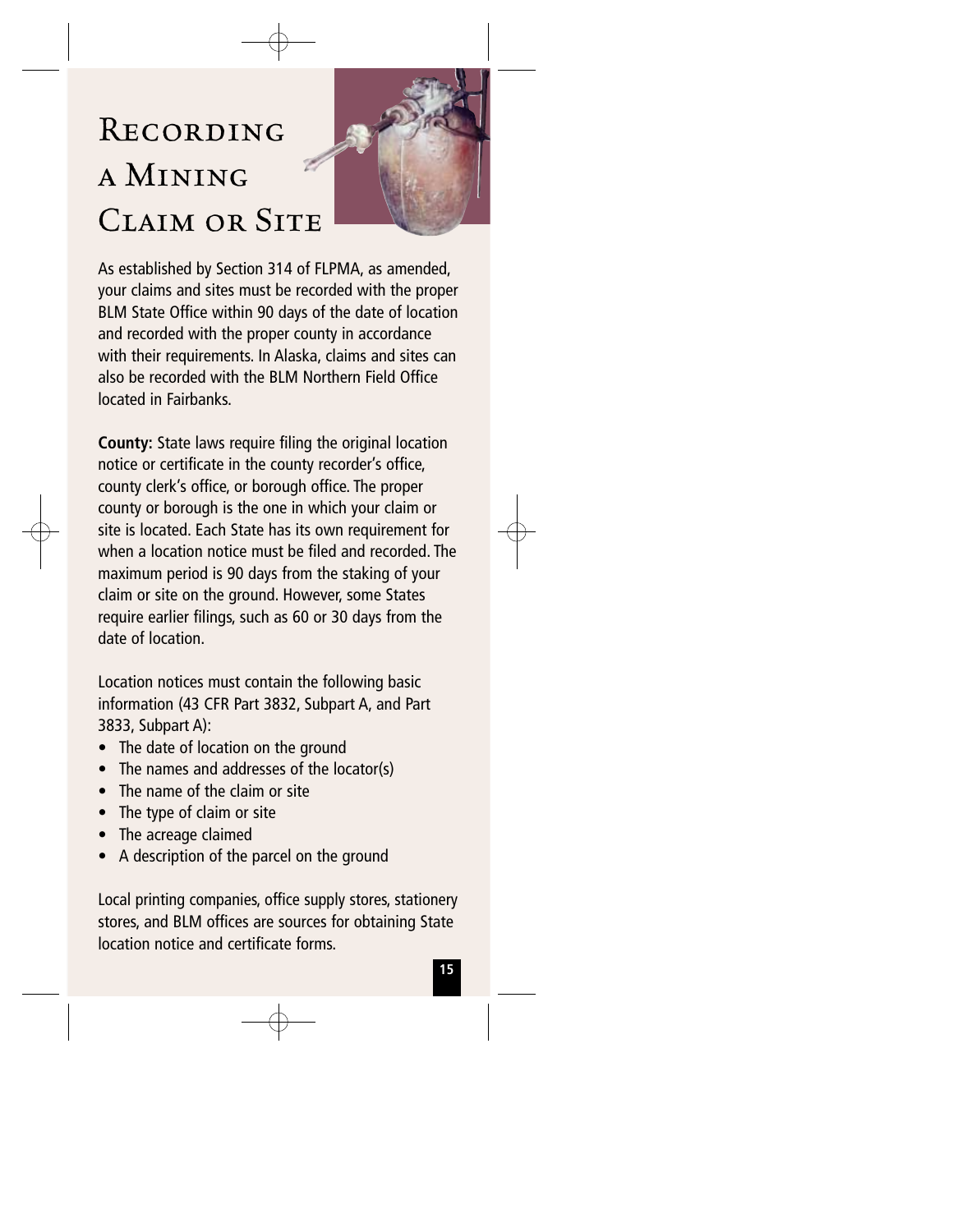**BLM:** FLPMA (43 U.S.C. § 1744) requires you to file a copy of the official record of notice or certificate of location with the BLM within 90 days after the date of location. You must record any amendments (changes) in claim boundaries and any changes in ownership with BLM. You are required to submit a map of the claim or site boundaries. Other documents filed under State law must also accompany the copy of the official record filed with the BLM. Even if State law does not require recording, you must still file the proper documents with the BLM. Federal recording regulations in 43 CFR Part 3833 specify the information required. These requirements may be obtained from BLM State or field offices. There is a non-refundable service charge to record each new location due at the time of recording. These fees pay for the assessment year in which the mining claim or site is located. See Table 1 for the schedule of fees and service charges. FLPMA requires a finding of abandonment if you fail to record with the BLM, the county, or the borough within the prescribed 90-day period. You must use a separate location notice for each mining claim, mill, or tunnel site.

**Amendments and Transfers of Interest:** Your legal interest in a properly recorded mining claim or site may be conveyed in its entirety or in part. Generally, a quitclaim deed or other type of recordable conveyance document (this is governed by State law) is needed for this transfer of legal interest (43 CFR Part 3833, Subpart C). An amended location notice is necessary to show changes in the description of a claim or site, but cannot be used for a transfer of ownership (43 CFR Part 3833, Subpart B). File transfer and amendment documents with the proper county office and BLM State Office within 90 days after the transfer or amendment. The BLM has a non-refundable service charge to file amendments and transfers of ownership for each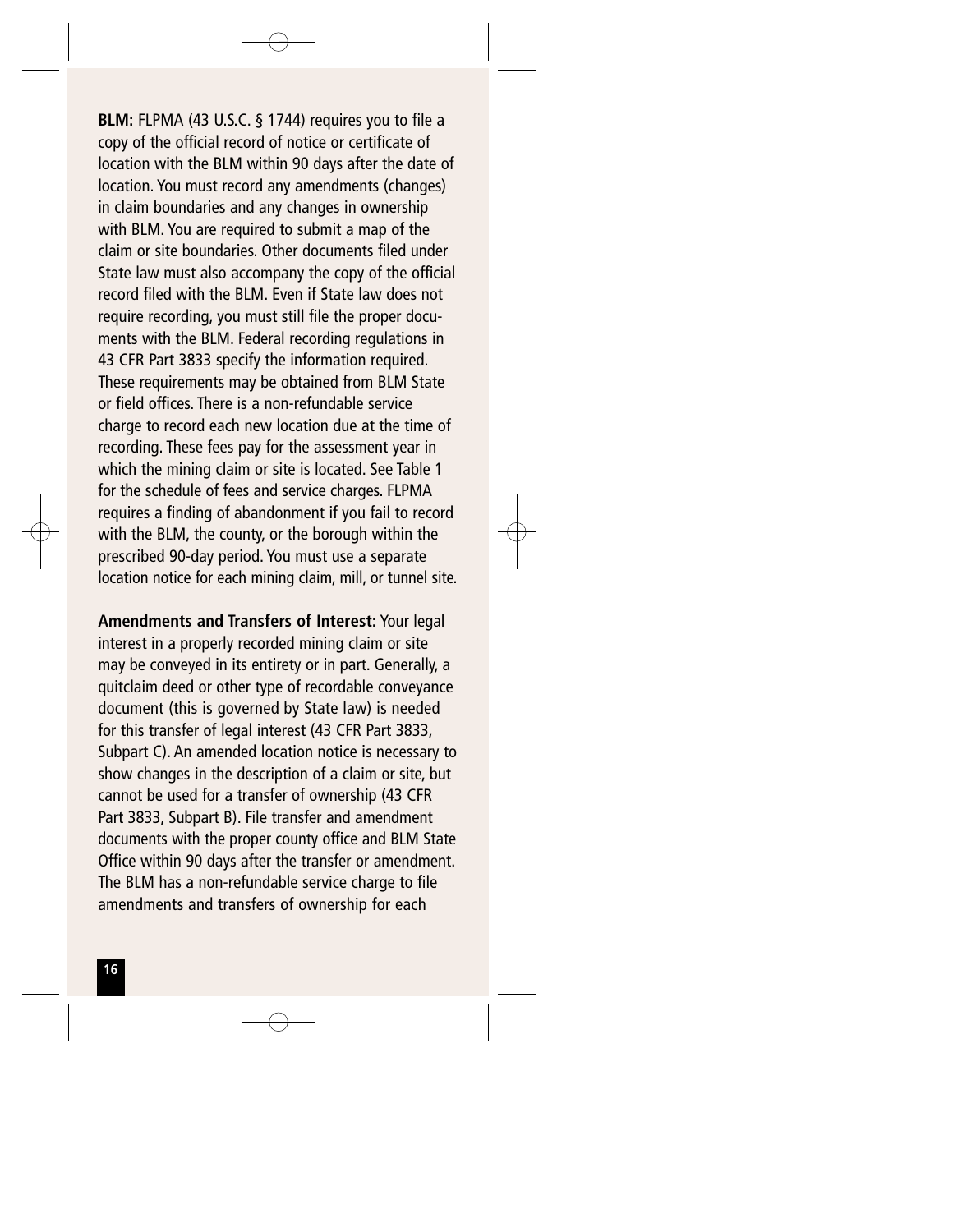mining claim or site. See Table 1 for the schedule of service charges. Failure to file these documents results in no notification of any action or contest initiated by the United States, and provides you no legal defense against failure to be properly served.

**Abandonment or Relinquishment:** If you abandon a mining claim or site or relinquish it to the Federal Government, you should file a notice with the proper county or borough office and the BLM State Office. No particular form is required; a letter is acceptable. Be sure to include the claim or site name and the BLM serial number. There is no charge to file these documents.

**THE APPROPRIATE BLM STATE OFFICE IS THE ONLY OFFICIAL FILING OFFICE FOR THE FEDERAL GOVERNMENT.** The only exception is the BLM Northern Field Office in Fairbanks, Alaska, which is also a filing office.

#### **Table 1. List of Fees for Filing Mining Claim and Site Document with the BLM (July 2004)**

| New Location Notice (per claim/site) a total of \$165 that includes: |
|----------------------------------------------------------------------|
| Service Charge (recording fee) \$10                                  |
|                                                                      |
|                                                                      |
| Notice of Intent to Locate Mining Claims                             |
| on Stockraising Homestead Act Lands (each notice) \$25               |
| Amendments/Transfers of Ownership (per claim/site) \$5               |
|                                                                      |
| Affidavit of Annual Assessment Work (per claim/site) \$5             |
|                                                                      |
| Petition for Deferment of Assessment Work (per petition) \$25        |
| Mineral Patent Application (first claim/site) \$250                  |
| Filing for each additional claim/site in one                         |
| patent application (per additional claim/site) \$50                  |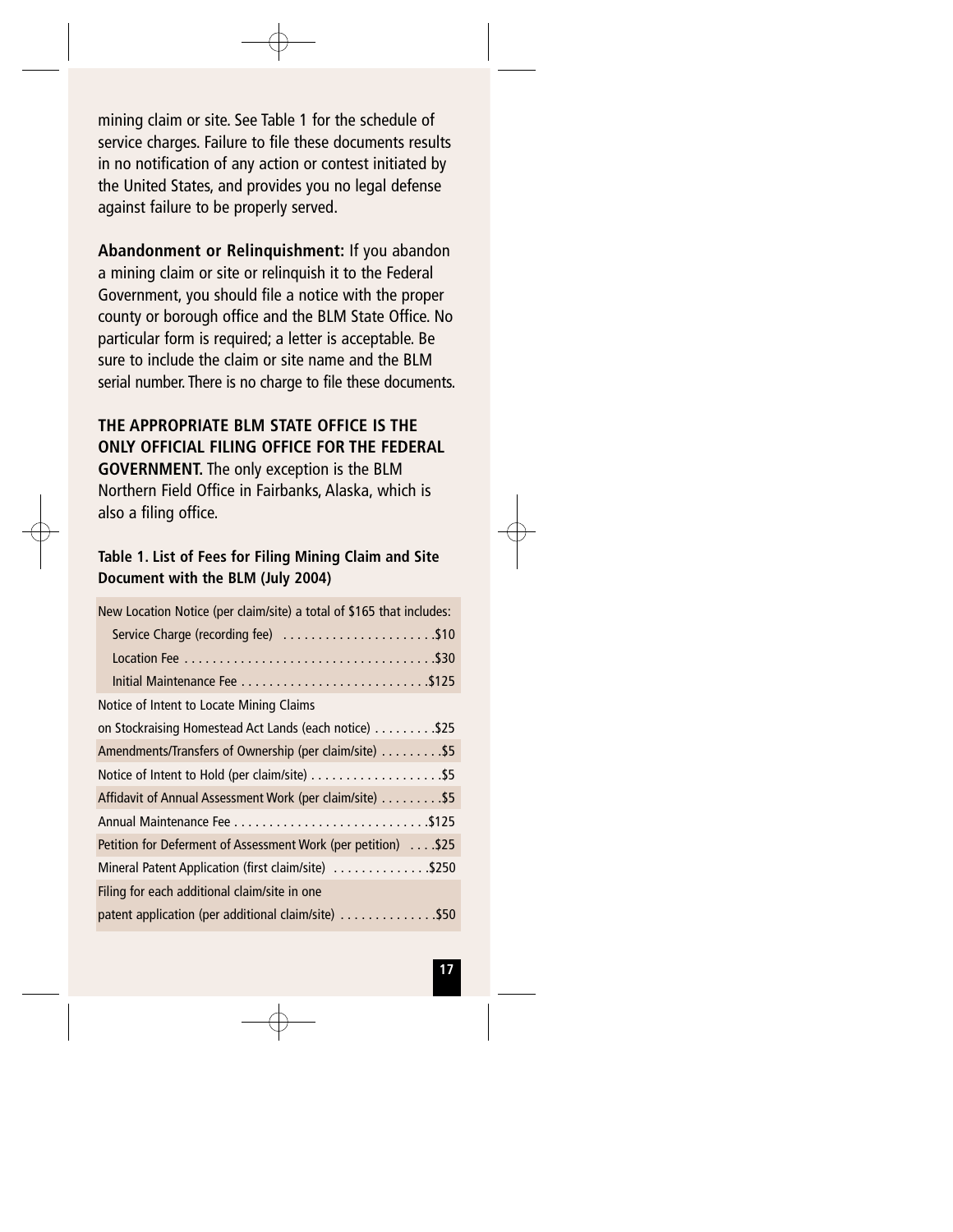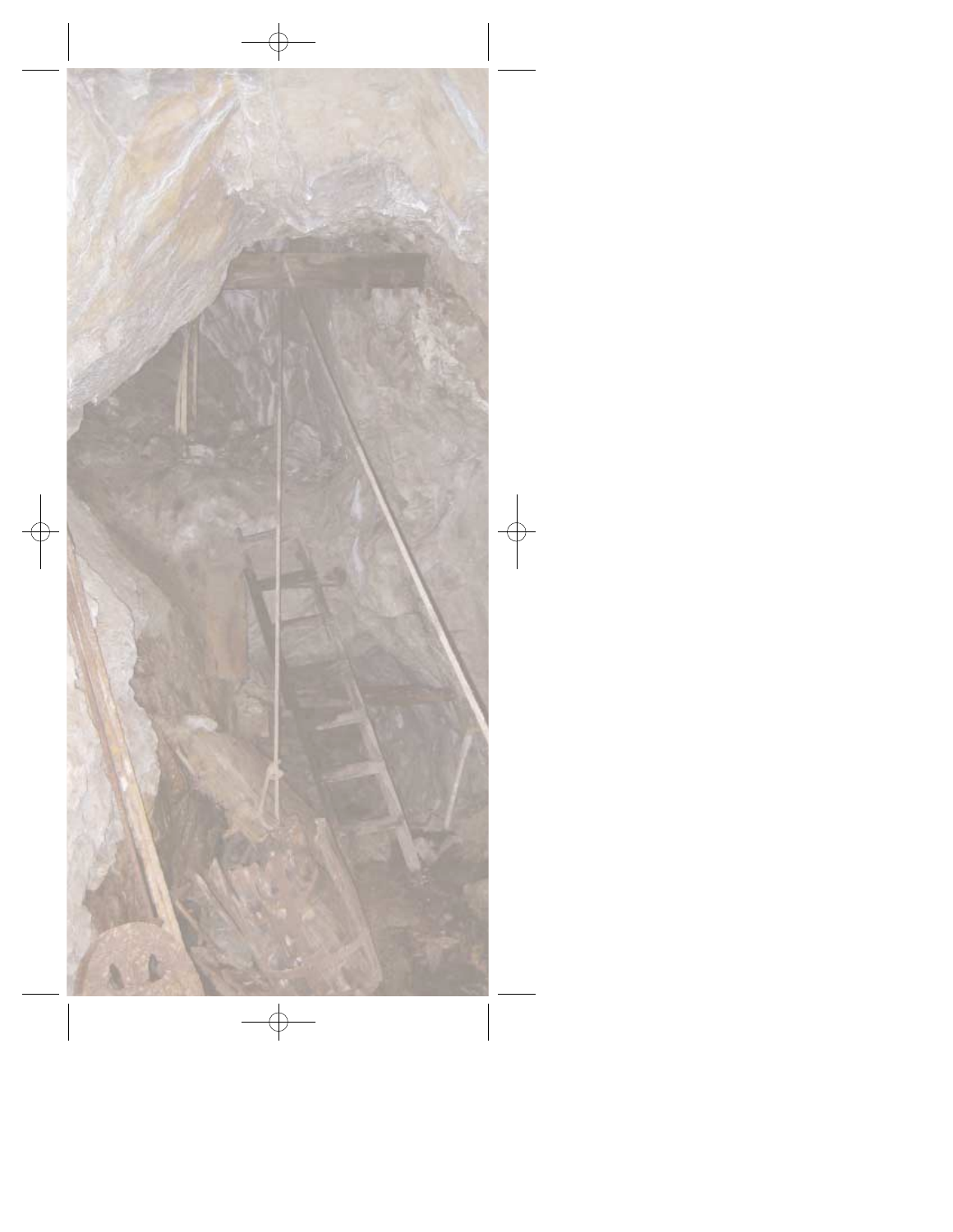## <span id="page-24-0"></span>Maintenance of a Mining CLAIM OR SITE



If you have a legal interest in 10 or fewer mining claims nationwide and also meet certain other requirements, you have the option to perform assessment work and file evidence of the assessment work as described below (43 CFR Part 3835). All other claimants must pay an annual maintenance fee per claim or site to the BLM. You must either pay the required fees or if you are qualified and desire to do so, file for a waiver from payment of fees by September 1 of each year. Failure to file for a waiver or pay the fee by September 1 results in the claim or site becoming forfeited by operation of law. (43 CFR Parts 3834, 3835, and 3836).

If you have received the first half of the mineral entry final certificate for a mineral patent application, you are exempted from payment of fees or performance of assessment work (43 CFR Part 3835). This requirement is reinstated upon cancellation of the final certificate by the BLM or upon your withdrawal of the application.

## **Annual Assessment Work**

If you have an interest in 10 or fewer claims nation[wide, you may elect to file for a waiver from payment](#page-4-0)  of the maintenance fee and perform annual labor or make improvements worth \$100 each year for each mining claim held. Assessment work is work or labor that you perform that develops the claim for production (43 CFR Part 3836). Geological, geophysical, and geochemical surveys may qualify as assessment work for a limited period. Use of these surveys requires the filing of a detailed report, including basic findings.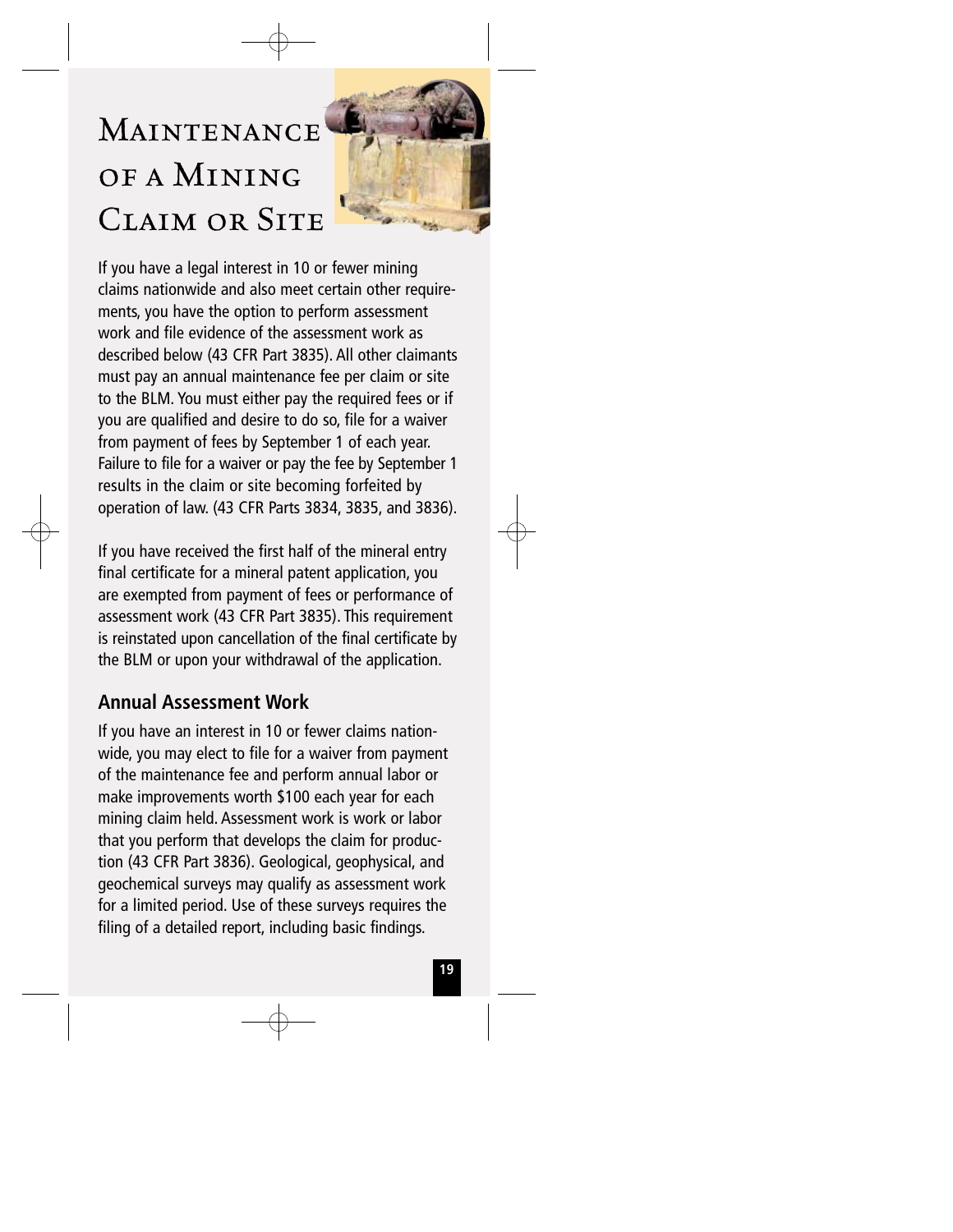Most State laws require the annual filing of an affidavit of assessment work with the proper county or borough, if you perform the work. FLPMA requires the filing of an affidavit of annual assessment work with both the local county or borough office and the proper BLM State Office if you elect to file a waiver from payment of the maintenance fees. The affidavit or proof of labor must be filed no later than December 30 following the filing of a waiver in the proper BLM State Office and in the county or borough recorder's office.

There is no requirement for assessment work for owners of mill or tunnel sites. If covered by a waiver, you must file a notice of intention to hold the site(s) with the BLM. If not covered by a waiver, you must pay the maintenance fee. For mill sites and tunnel sites, the need to file with the county or borough is controlled by State law.

Performance of assessment work must be within a certain period referred to as the assessment year. The assessment year begins at noon of each September 1. It ends at noon September 1 of the next year (43 CFR Part 3836). Performance of assessment work need not occur during the first assessment year of location.

A "notice of intention to hold" a mining claim or site is a letter or notice signed by you or your agent. It satisfies the recording requirement in those circumstances where an affidavit of labor cannot be filed, but an annual statement is required under State or Federal law. It must include the name and BLM serial number assigned to each claim or site and any change in mailing address of the claimant(s).

The BLM may grant a "temporary deferment of assessment work" to owners of 10 claims or less under certain conditions (43 CFR Part 3837). These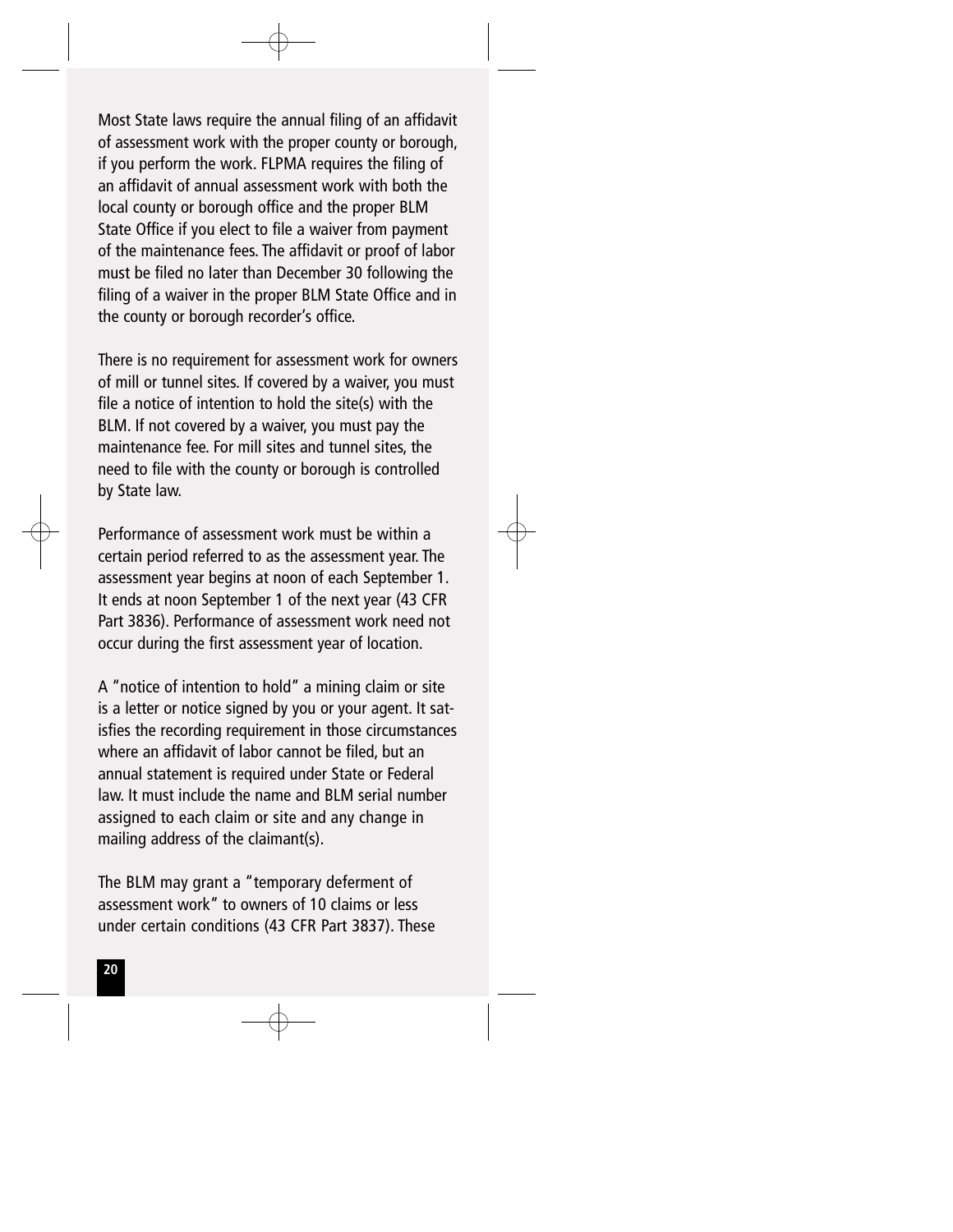are conditions that restrict or deny legal access to a mining claim. You must begin action to regain access. There is no particular form for a petition for deferment of assessment work. Your petition can be a letter to the BLM signed by at least one of the owners of the claim. It must fully explain the legal obstacles preventing access and the actions you have taken to obtain access. Your petition must include the name(s) and BLM mining claim serial number(s) and the assessment year to be deferred. A copy of the notice to the public recorded with the county or borough must accompany the petition. A non-refundable service charge must accompany your petition for deferment of assessment work.

A deferment may not exceed one assessment year, but may be renewed for one additional year upon your request and upon approval by BLM if the legal impediment still exists. A notice of intent to hold must be filed with the BLM and the county or borough by December 30, which refers back to the granted deferment by the BLM serial number and date granted. When the deferment expires, all back assessment work or fees are due.

**County:** Each State has its own deadline for filing an affidavit of assessment work or notice of intent to hold. Most States require filing within 30 to 90 days after the end of the assessment year (September 1). Therefore, it is important for you to check the requirements for filing periods in the State where the claims are located.

**BLM:** File a copy of any of the previously mentioned documents that you record or will record with the county or borough with the BLM as well. Even if a State does not have a filing requirement, you must still file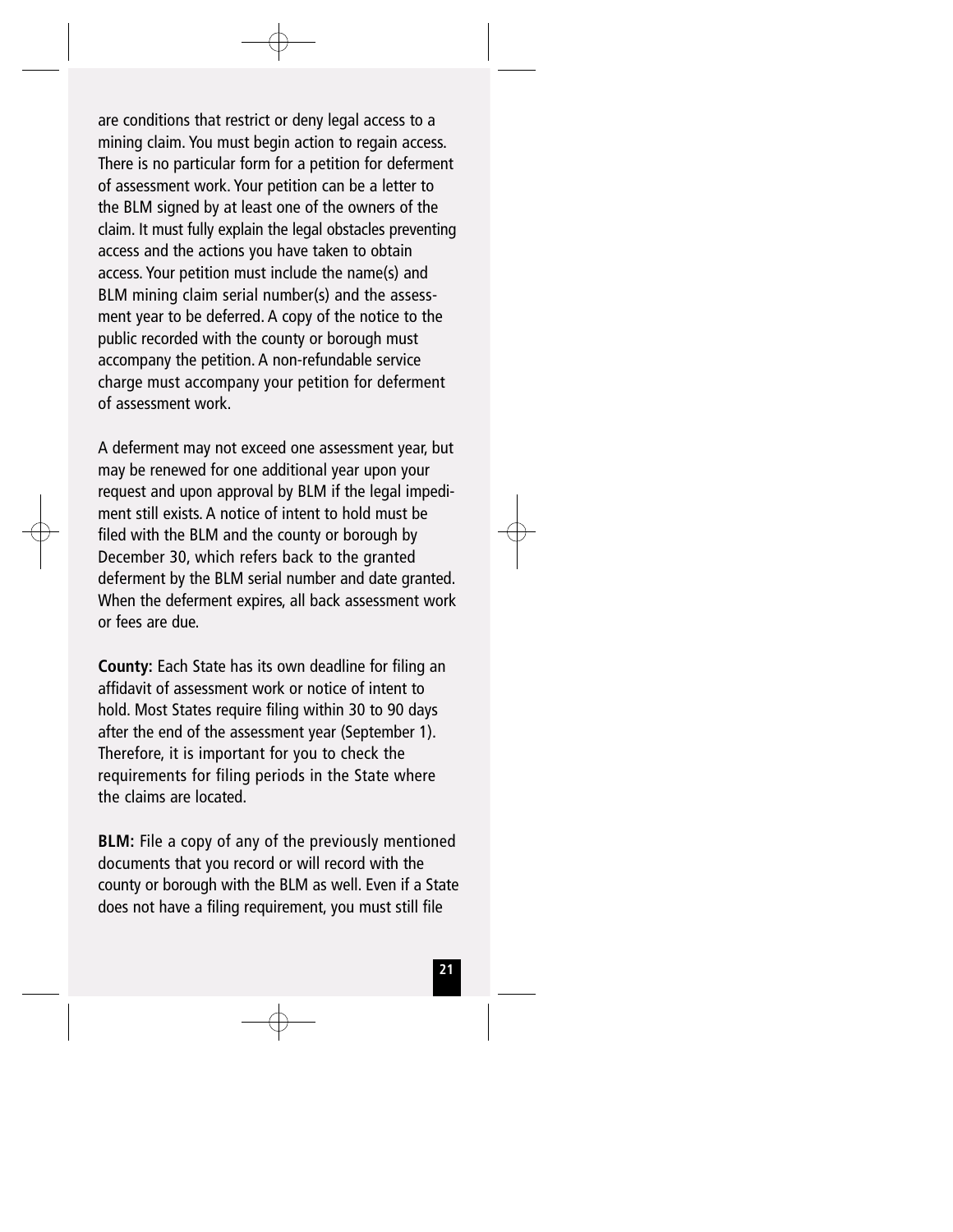<span id="page-27-0"></span>with the BLM. The deadline for filing with the BLM is December 30 of the assessment year following the assessment year of location. A non-refundable service charge for each mining claim and site must accompany the affidavit or notice. See Table 1 for a schedule of service charges.

Your claim or site is forfeited and void by operation of law if you fail to file these documents within the prescribed period (43 CFR Part 3835, Subpart D).

**THE APPROPRIATE BLM STATE OFFICE IS THE ONLY OFFICIAL FILING OFFICE FOR THE FEDERAL GOVERN-MENT**. The only exception is the BLM Northern Field Office in Fairbanks, Alaska, which is also a filing office.

### **Surface Management**

Most Federal agencies have regulations to protect the surface resources of Federal lands during exploration and mining activities. You must reclaim disturbed sites after completion of exploration and mining activities. Most State governments have mining and reclamation requirements you must meet. To avoid duplication, [several States have entered into cooperative agreements](#page-4-0)  with Federal agencies. You should check with Federal and State agencies to determine the proper lead agency before submitting permit applications.

**USDA Forest Service:** Exploration and mining activities are administered by the Forest Service by regulations of the Secretary of Agriculture contained in 36 CFR 228 Part A. These regulations require that if your proposed operation could likely cause "significant disturbance of surface resources" you must submit an operating plan. If you wish to prospect, explore, and develop claims or sites in National Forests, contact the local District Ranger about operating plans.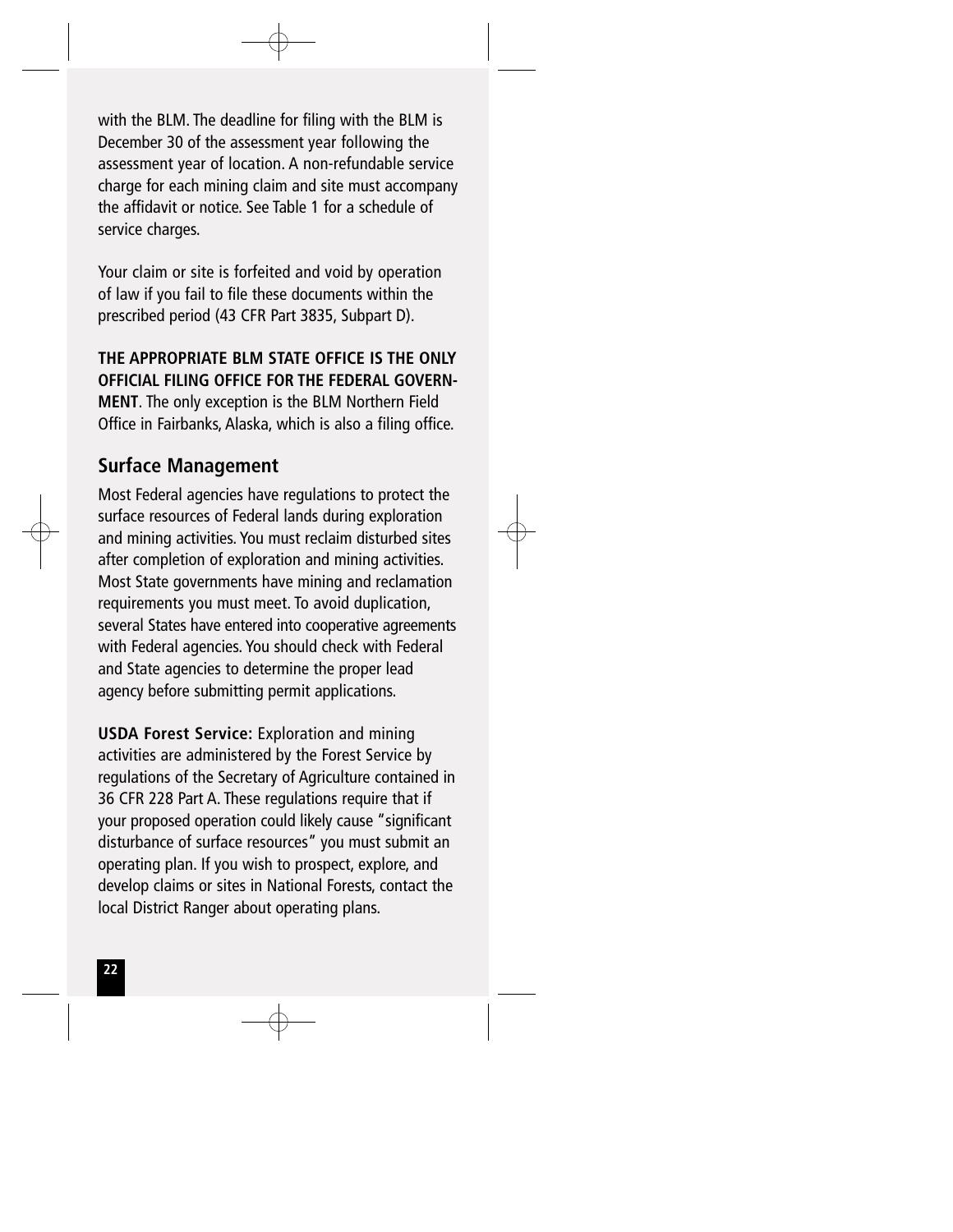**BLM:** Exploration and mining activities on BLMadministered land are controlled by the regulations of the Secretary of the Interior contained in 43 CFR, Subparts 3715 and 3809 and for Wilderness Study Areas, 43 CFR, Subpart 3802. You are required by these regulations to prevent unnecessary or undue degradation of the land. For activities other than casual use, you are required to submit either a notice or a plan of operations. A plan of operations, which includes a reclamation plan, is required where activities involve the surface disturbance of more than 5 acres. Notices also require the submission of a reclamation plan and are submitted for exploration activities covering 5 acres or less.

There is no requirement for notifying the BLM of casual use activities. Casual use activities are those that cause only negligible disturbance of public lands and resources. For example, activities that do not involve the use of earthmoving equipment or explosives may be considered casual use.

You are required to reclaim any surface disturbing activity, even if the claim or site is declared abandoned and void or forfeited by the BLM. Reclamation is required if you relinquish the claim or site to the Federal Government. The BLM requires a reclamation bond or other financial security prior to approving your plan of operations or allowing operations under a notice to proceed.

Surface Management actions are processed at the local level. Therefore, you should contact the proper BLM field office for questions concerning plans of operation.

**States:** Be aware that many States have their own mining and reclamation laws. Many also have their own environmental laws to regulate air, water pollution,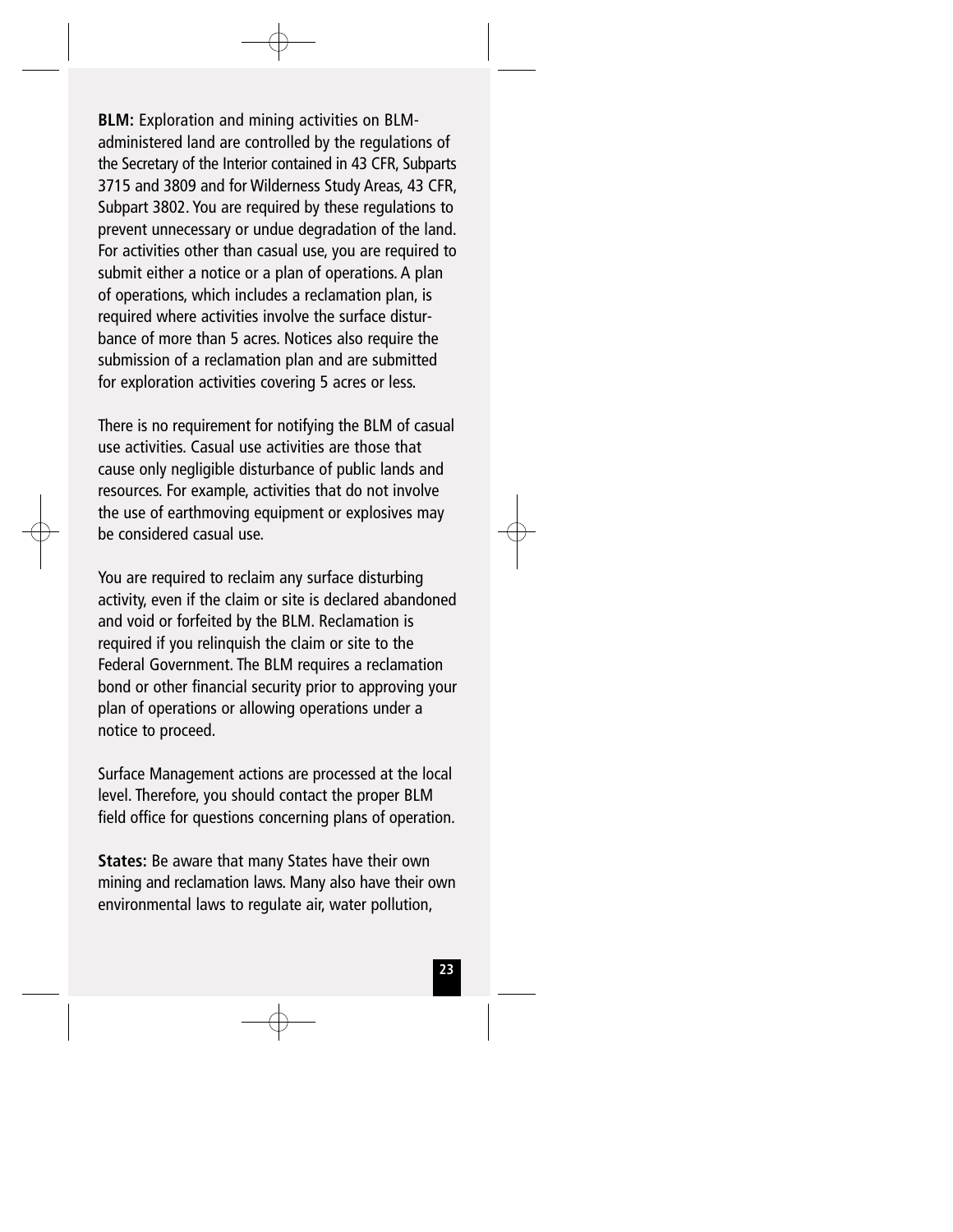and use of hazardous materials. Some States, like California, Oregon, and Alaska, require a permit for use of suction dredges. Similarly, construction activities usually require meeting the standards of a county code, as well as State public health and safety standards. Some States have entered into a memorandum of understanding (MOU) or a cooperative agreement with the BLM and the Forest Service. These agreements reduce duplication by the operator and Federal and State agencies in enforcing rules. For these reasons, you should inquire about State and local requirements before trying to mine on public lands and National Forest System lands.

The Federal Government maintains the right to manage the surface and surface resources on mining claims and sites located under the General Mining Law. This includes the use of the area for public recreational and resource management purposes that do not materially interfere with an ongoing mining activity.

The public has the conditional right to cross mining claims or sites for recreational and other purposes and to access Federal lands beyond the claim boundaries. The right of access to a mining claim or site across Federal lands does not mean that the you have a right to cause unnecessary or undue degradation of the surface resources. You are liable for damages if found responsible for unnecessary loss of or injury to property of the United States.

You may not construct permanent structures, mobile structures, or store equipment without the prior approval of an authorized Federal official. Intermittent or casual mineral exploration and development do not normally justify the use of such structures (43 CFR 3715).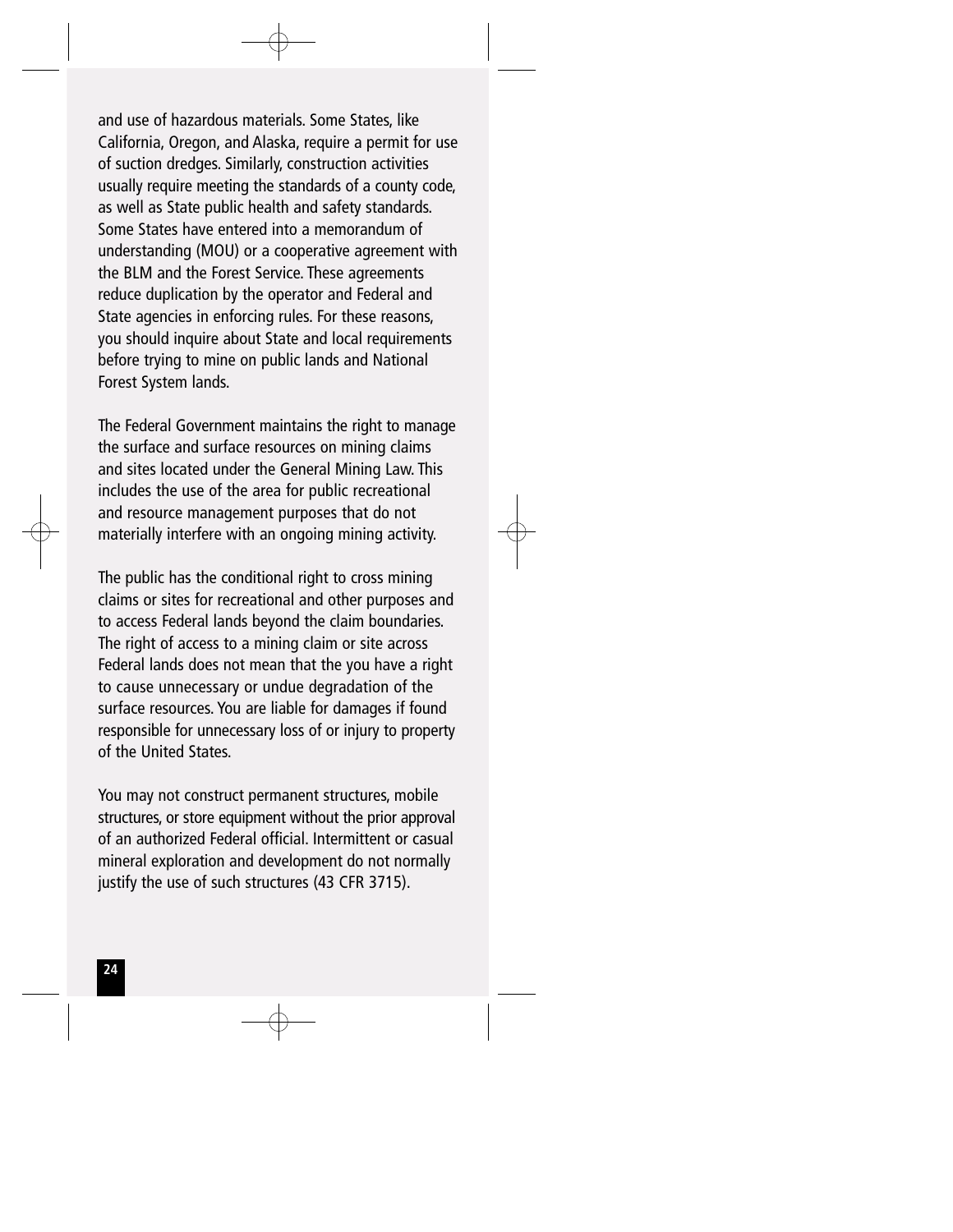Mining claims and sites located on lands after the effective date of a withdrawal are null and void from the beginning. No rights are obtained by claims or sites declared null and void by the BLM. However, a claim or site located before a withdrawal is considered a potential valid existing right. To have valid existing rights in this situation, you must have discovered a valuable mineral deposit before the date of withdrawal. Individuals who disturb resources after the effective date of withdrawal and who do not have valid existing rights may be considered in trespass and can be held liable for trespass damages. In addition, trespassers may be fined and sentenced to a term in jail.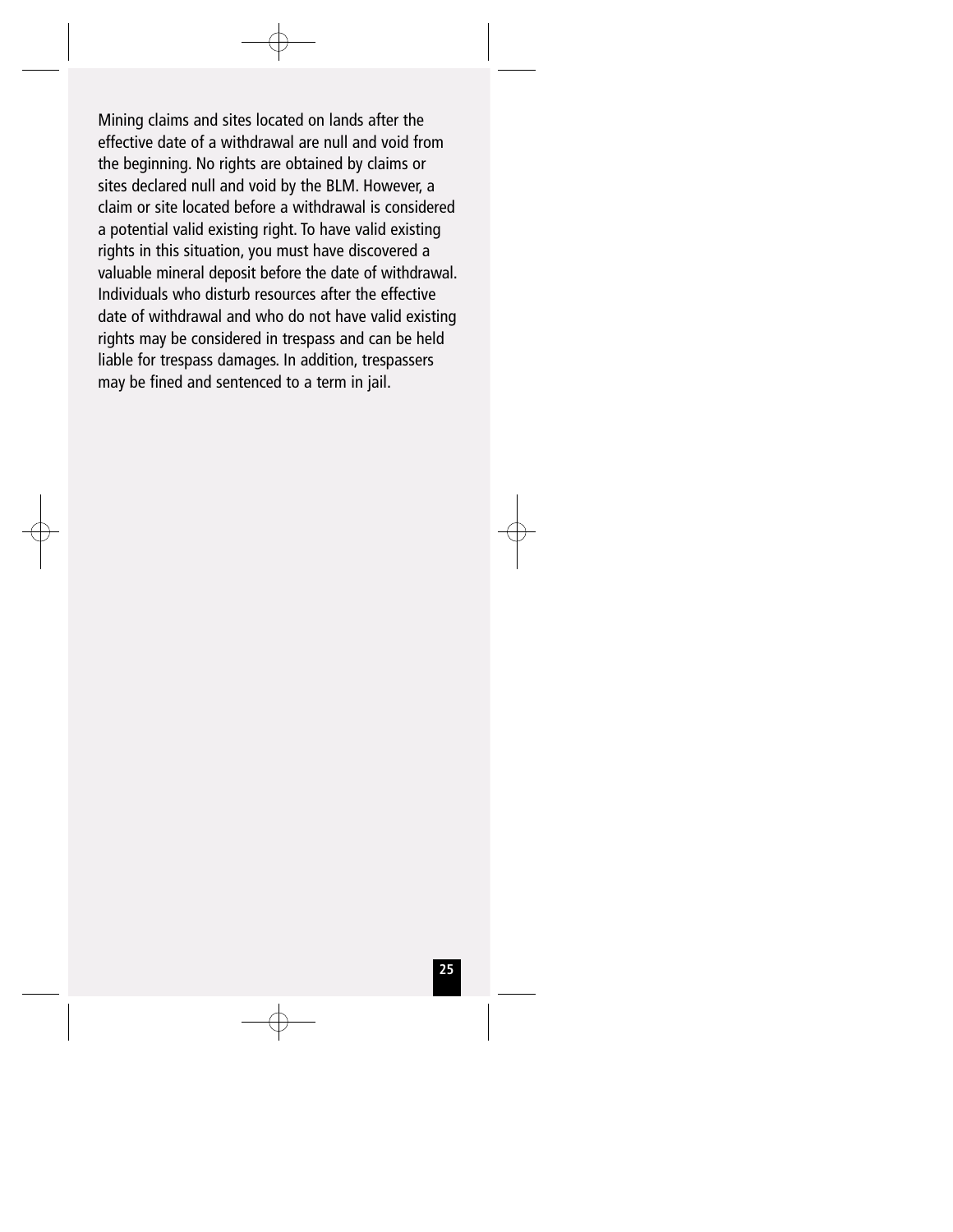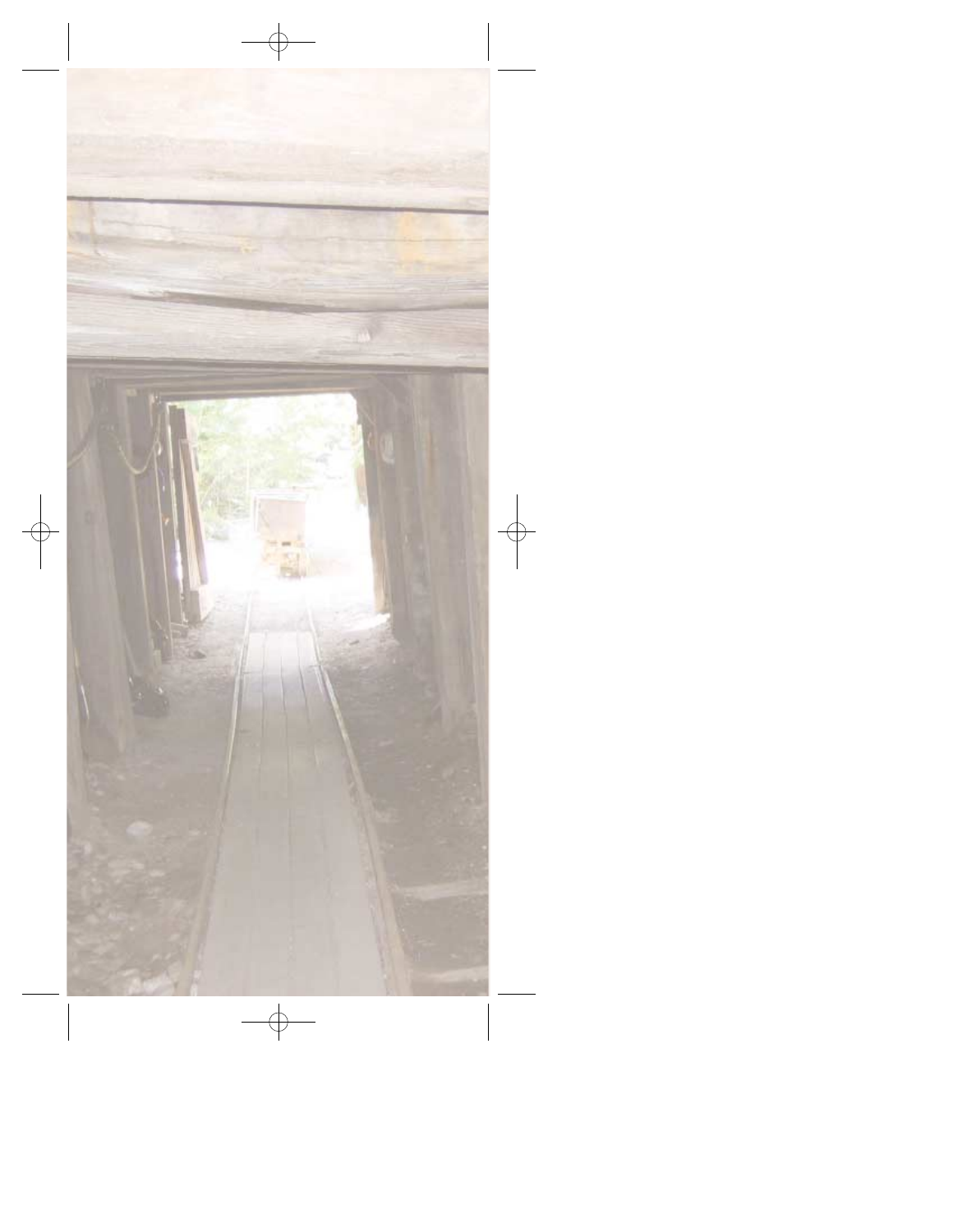## <span id="page-32-0"></span>[Mineral](#page-4-0) PATENTS



NOTE: Since October 1, 1994, the BLM

has been prohibited by Acts of Congress from accepting any new mineral patent applications. The moratorium has been renewed annually through the various Interior Appropriations Acts. It is unknown how long this moratorium will continue.

A patented mining claim or millsite is one for which the Federal Government has conveyed title to you, making it private land. You may mine and remove minerals from a mining claim without a mineral patent. However, a mineral patent gives you exclusive title to the locatable minerals, and in most cases, also grants you title to the surface. Requirements for filing mineral patent applications may be found in 43 CFR Part 3860 and at BLM State Offices. Mineral patents can be issued for lode claims, placer claims, and mill sites, but not for tunnel sites.

Applications for mineral patents (43 CFR, Subparts 3861-64) consist of statements, documentation, and proofs relative to each individual claim or site and require you to demonstrate the existence of a valuable mineral deposit that satisfies the prudent man rule and test of marketability or use and occupancy. In addition, you must:

- Have the claim surveyed (if it is a lode claim, a claim described by metes and bounds, or a claim situated on unsurveyed land) by a Deputy United States Mineral Surveyor selected from a roster maintained by the BLM State Office (43 CFR, Subpart 3861)
- Pay the BLM a nonrefundable application fee (see Table 1 for the fee schedule)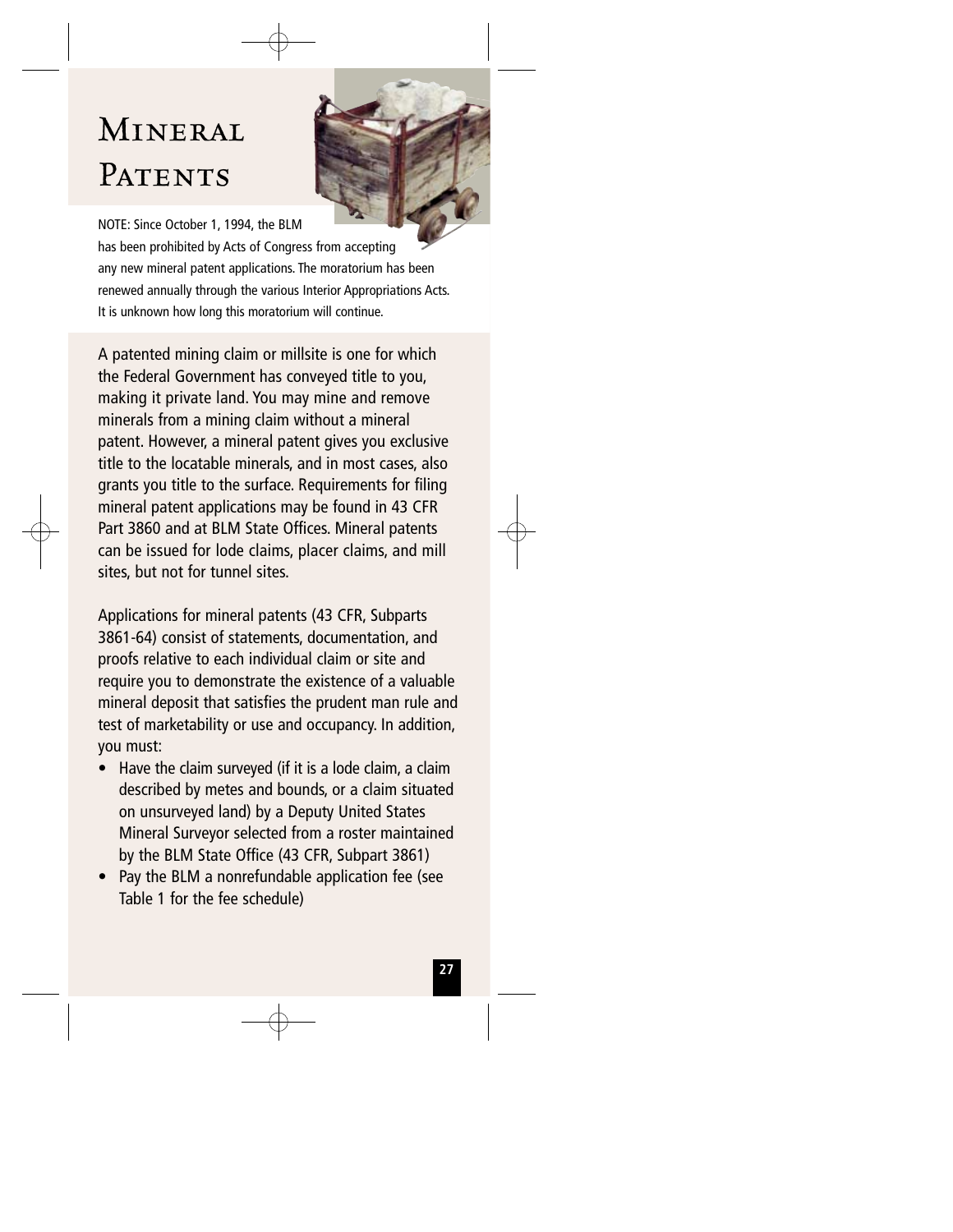- Show the BLM that you have a complete title to the mining claim or mill site
- Post a "notice of intent to patent" on the claim or site and publish it as a legal notice in a local newspaper selected by BLM for a 60-day period (43 CFR, Subpart 3862)
- Show the BLM proof that not less than \$500 worth of development work or improvements have been made to benefit each claim
- Show the BLM proof of discovery of a valuable mineral deposit for mining claims and proper use or occupancy for mill sites

A BLM land law examiner will adjudicate your application and a Federal certified mineral examiner will conduct an on-the-ground examination of your mining claim(s) to verify that a discovery of a valuable mineral has been made. For mill sites, an examination is made to verify proper use or occupancy and the mineral character of the land. This is documented in a formal mineral report. If all the requirements of the mining law and regulations have been satisfied, you may purchase the claim(s) or site(s) at the following rates: lode claims at \$5 per acre, placer claims at \$2.50 per acre, custom mill sites and mill sites associated with lode claims at \$5 per acre, and mill sites associated with placer claims at \$2.50 per acre. A mineral patent must then be issued, as required by the mining law.

**THE APPROPRIATE BLM STATE OFFICE IS THE ONLY OFFICIAL FILING OFFICE FOR THE FEDERAL GOVERNMENT.** The only exception is the BLM Northern Field Office in Fairbanks, Alaska, which is also a filing office.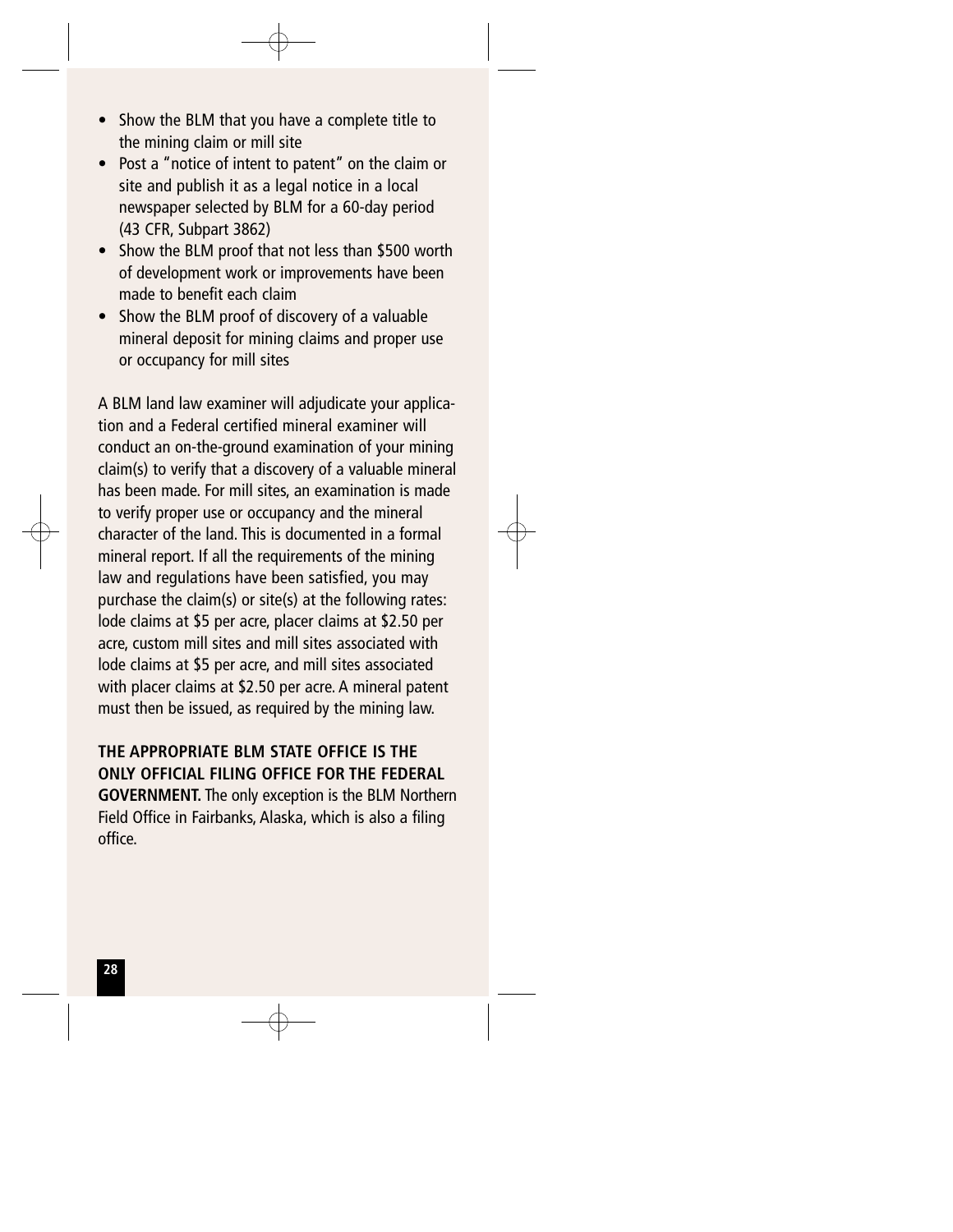## <span id="page-34-0"></span>BLM Land [and Mineral](#page-4-0) **RECORDS**



The Federal Government office with the complete set of land and mineral records for Federal lands in a particular State is the BLM State Office. The BLM State Office is the only office where the mining claim records are filed and available for public inspection. BLM also maintains its files in electronic format in a system known as LR 2000. This system may be accessed through terminals located in the BLM Public Information Centers. In Alaska, the Alaska Land Information System (ALIS) maintains the electronic record and is accessible via the Internet at *http://www.ak.blm.gov*. It is also available in the Public Information Centers in the Alaska State Office located in Anchorage and the Northern Field Office in Fairbanks. The Forest Service does not keep the official land and mineral records for the National Forests; they are deposited with the proper BLM State Office.

Federal land records include land status plats (i.e. Master Title Plats or MTPs), land survey notes and maps, mineral survey notes and maps, and the Controlled Document Index (CDI). The CDI is a microfilm copy of all grants, deeds, patents, rights-of-way, and other official actions that occurred on the lands under the administration of that BLM State Office. It is organized by legal land description only. BLM publishes a series of multicolored surface and mineral management maps (except for Alaska). These maps depict the ownership pattern of Federal lands. They may be purchased at most BLM offices.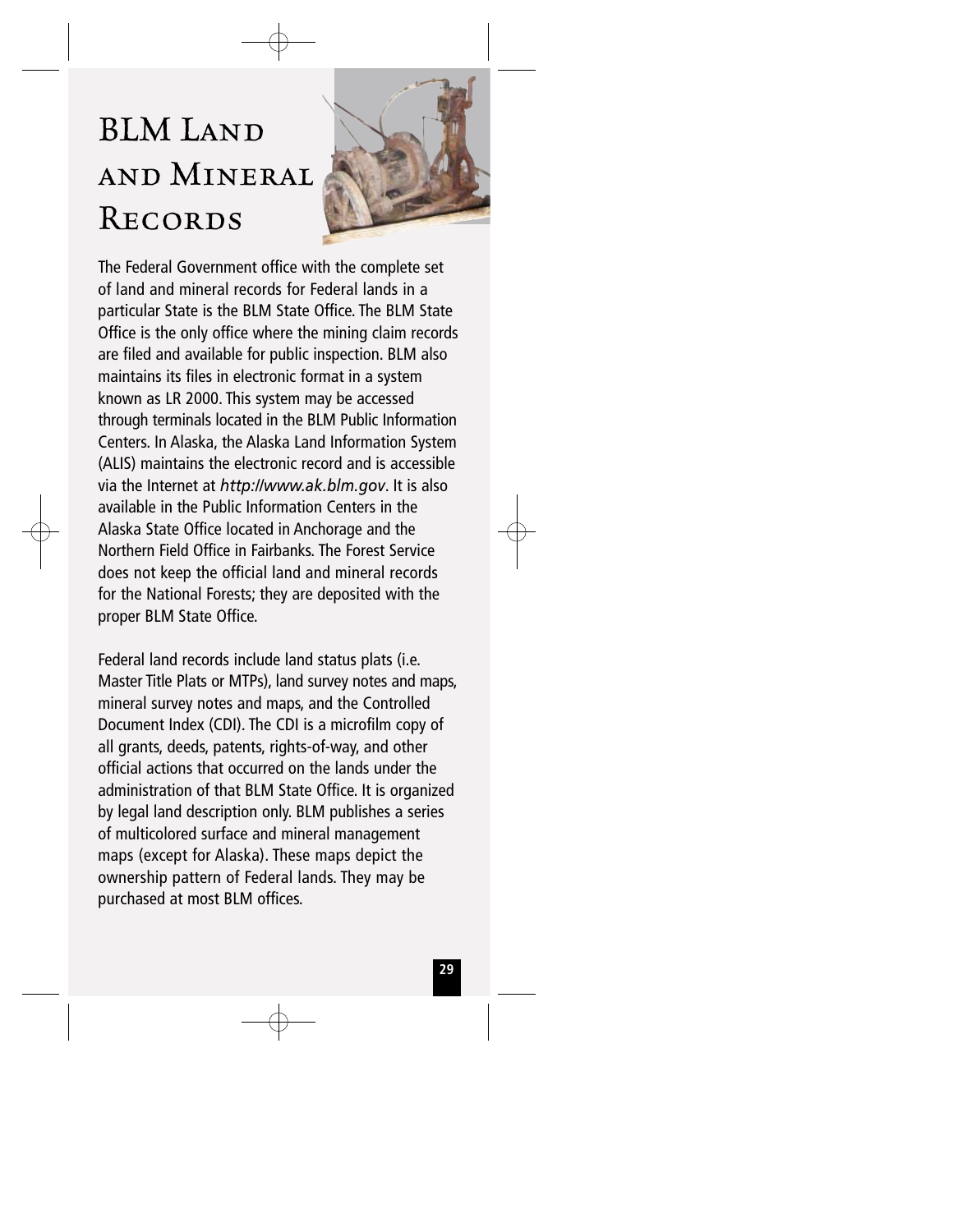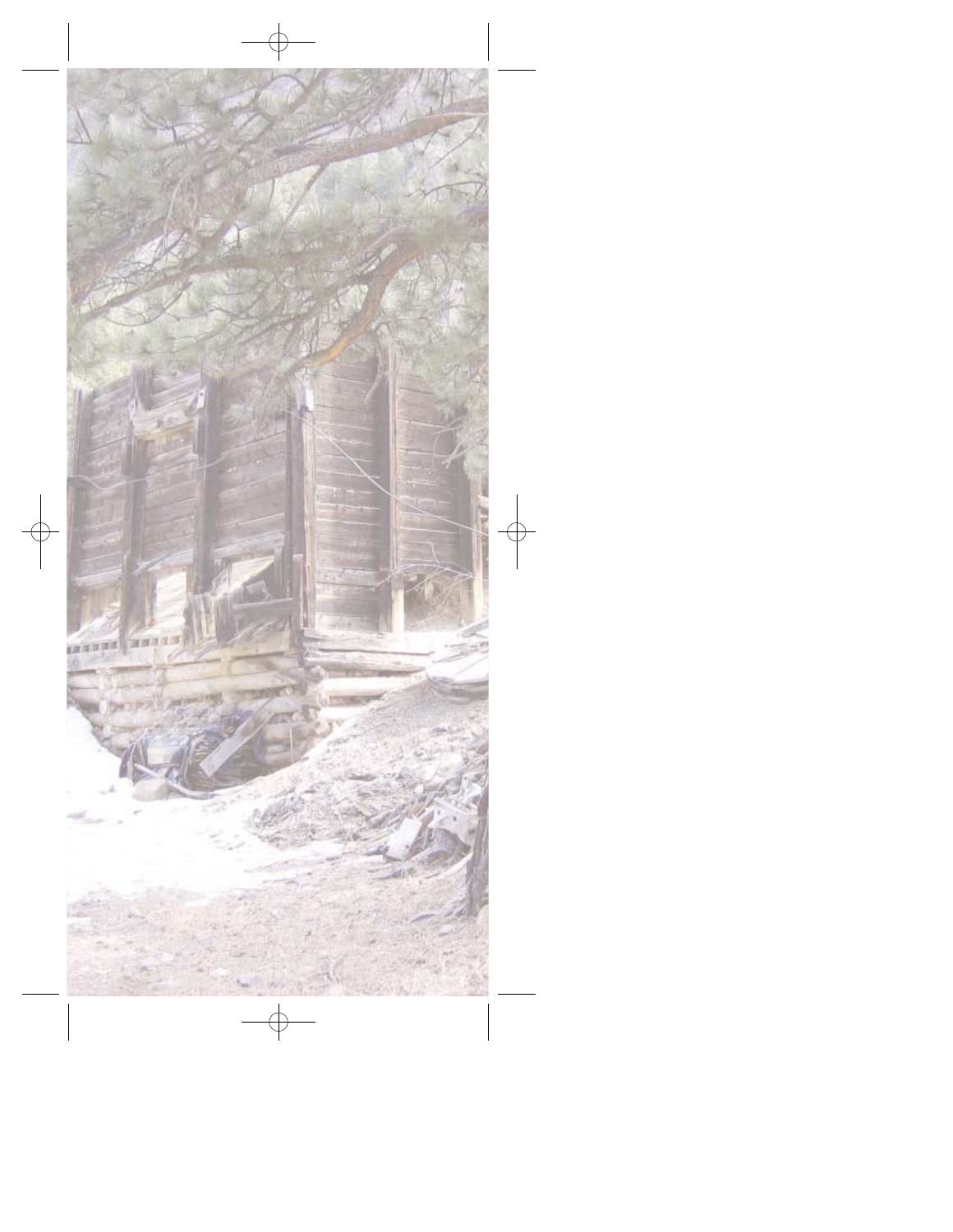## <span id="page-36-0"></span>**MORE** [Information](#page-4-0)

### **Sources of Information**

**BLM:** The BLM has been delegated by the Secretary of the Interior

with the primary responsibility for administering the laws and regulations regarding the disposal of all minerals from all federally owned lands. The BLM's statutory authority here is derived from the General Mining Law of 1872, as amended (30 U.S.C. §§ 22 et seq.), the original public land authority in 43 U.S.C. §§ 2, 15, 1201 and 1457, and FLPMA (43 U.S.C. 1701 et seq.). These statutes, together with the implementing regulations (43 CFR Groups 3700 and 3800) and numerous judicial and administrative decisions that have interpreted them, make up the body of the mining law system. These laws may be examined in most BLM [State Offices or in most public libraries. For information](#page-4-0)  concerning BLM regulations and public lands open to mining in specific areas, contact the proper BLM State or local office. BLM State Office locations are listed in the back of this pamphlet.

**USDA Forest Service:** For information regarding Federal land within the National Forest System and Forest Service surface management regulations (36 CFR 228, Part A), contact the appropriate Forest Service Regional or local Ranger District Office. Forest Service regional office locations are also listed in the back of this pamphlet.

**State:** Information on State and local requirements and cooperative agreements between the State, the BLM, and the Forest Service may be obtained at local BLM and Forest Service offices. Otherwise, contact the appropriate State or local agency.

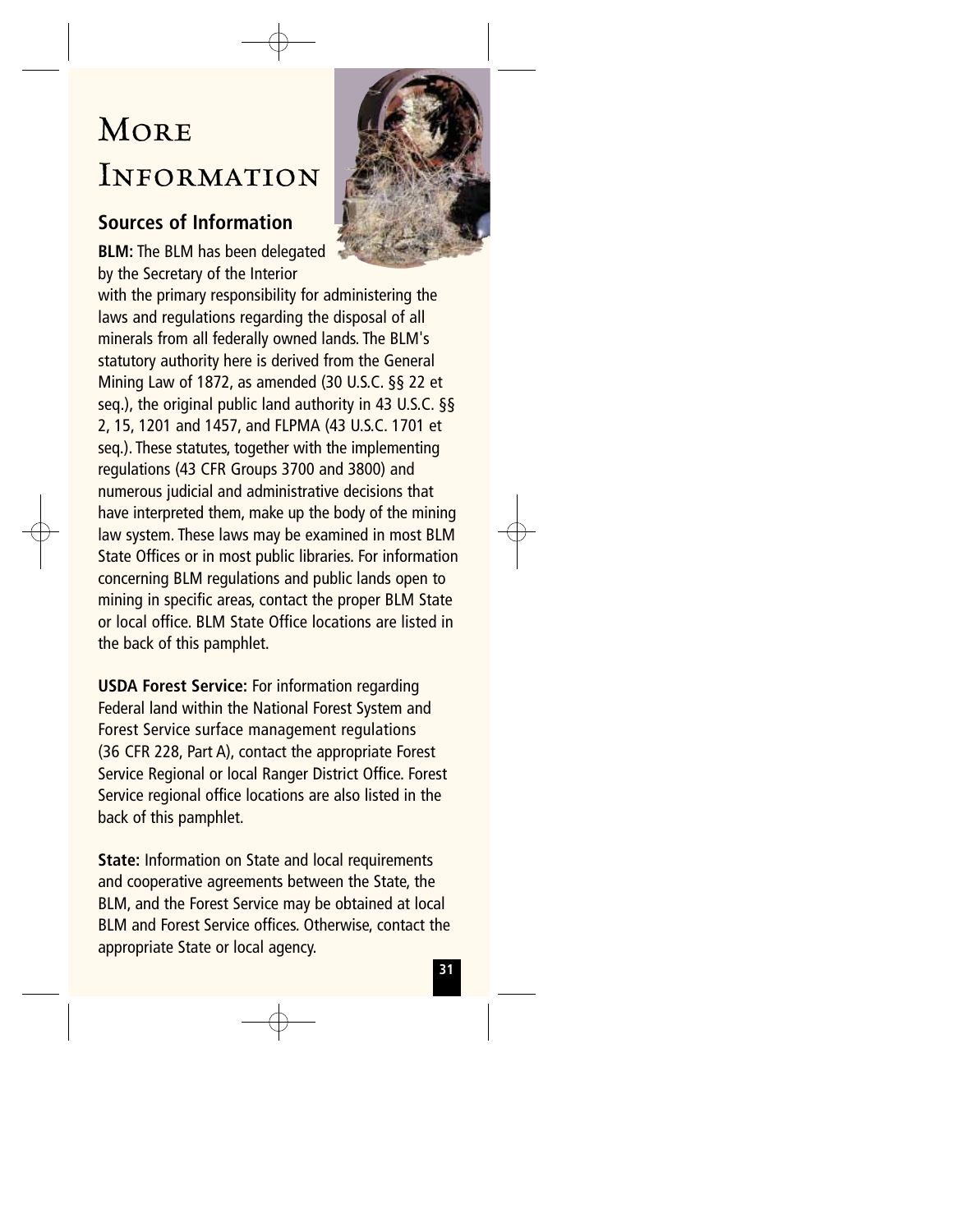### <span id="page-37-0"></span>**[Geology and Minerals, Topographic Maps,](#page-4-0)  and Mining Technology**

**United States Geological Survey (USGS):** The USGS publishes many topographic maps, geologic maps, and reports. The central source of information for these maps and related materials is the Earth Science Information Center, USGS National Center, Reston, Virginia 22092. Maps and reports are available for purchase from the Branch of Distribution, Box 25286, U.S. Geological Survey, Denver Federal Center, Denver, Colorado, 80225. In addition, USGS publications can be obtained from the Internet at:

*http://ask.usgs.gov/sources.html* 

*and* 

*http://mapping.usgs.gov/esic/esic\_index.html* 

**State:** Information concerning State mining laws and regulations that supplement the General Mining Law of 1872, as amended, plus information concerning the geology and minerals of specific areas in a State, can be obtained from State geologists, geological surveys, or mining departments.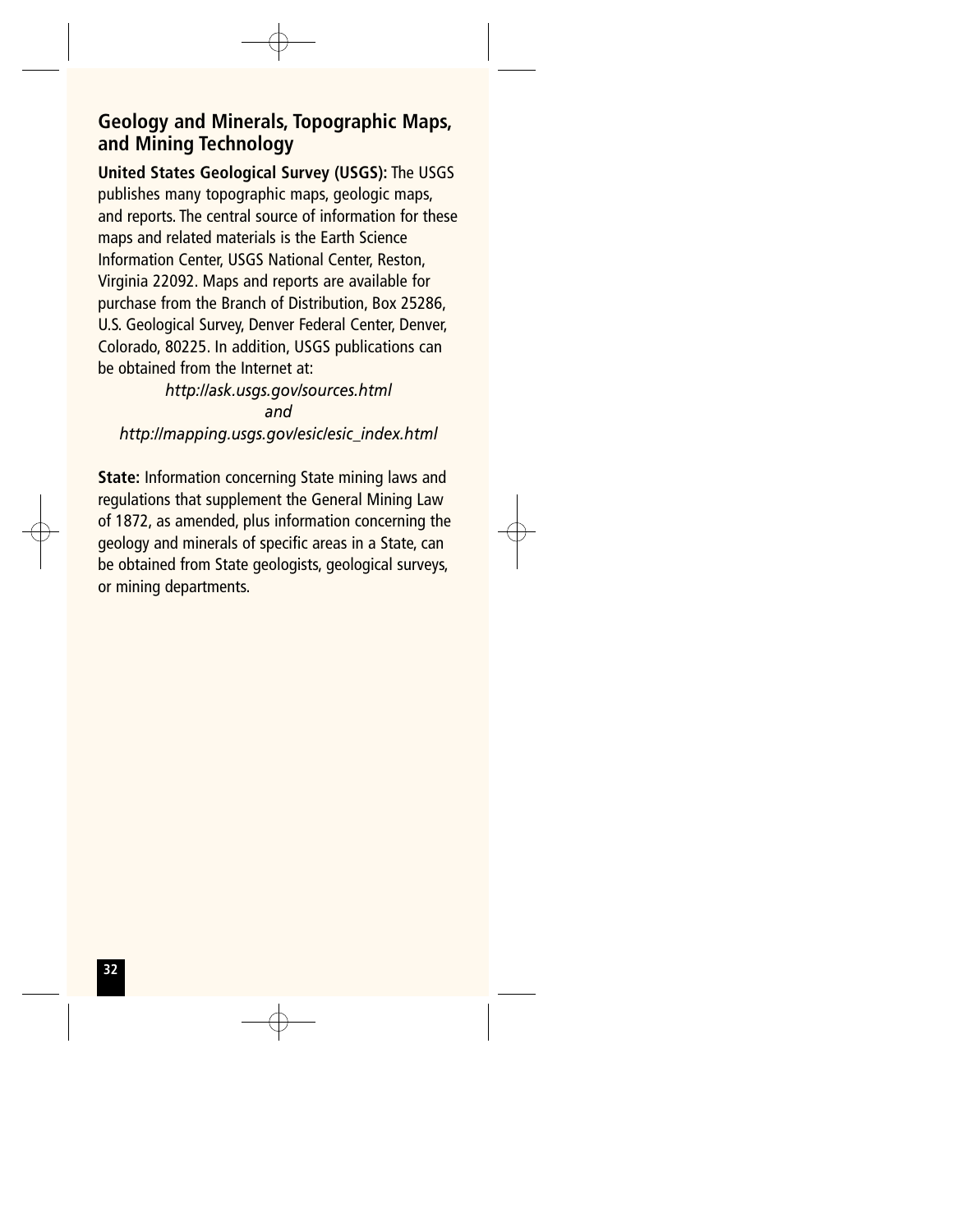#### <span id="page-38-0"></span>[U.S. Department of the Interior](#page-4-0)  Bureau of Land Management State Offices

BLM Alaska 222 West 7th Avenue #13 Anchorage, AK 99513-7599 907-271-5960

BLM Arizona 222 N. Central Avenue Phoenix, AZ 85004-2203 602-417-9200

BLM California 2800 Cottage Way, W-1834 Sacramento, CA 95825-1886 916-978-4400

BLM Colorado 2850 Youngfield Street Lakewood, CO 80215-7093 303-239-3600

BLM Eastern States 7450 Boston Boulevard Springfield, VA 22153-3121 703-440-1600

BLM Idaho 1387 S. Vinnell Way Boise, ID 83709-1657 208-373-4000

BLM Montana, North Dakota and South Dakota P.O. Box 36800 (59107-6800) 5001 Southgate Drive Billings, MT 59101 406-896-5000

BLM Nevada P.O. Box 12000 (89520-0006) 1340 Financial Blvd. Reno, NV 89502-7147 775-861-6400

BLM New Mexico, Kansas, Oklahoma, and Texas P.O. Box 27115 (87502-0115) 1474 Rodeo Road Santa Fe, NM 87505 505-438-7400

BLM Oregon and Washington P.O. Box 2965 (92708-3420) 333 SW 1st Avenue Portland, OR 97204 503-808-6001

BLM Utah P.O. Box 45115 Salt Lake City, UT 84145-0155 801-539-4001

BLM Wyoming P.O. Box 1828 5353 Yellowstone Road Cheyenne, WY 82003 307-775-6256

BLM Washington, DC Office 1849 C St., NW., LS-501 Washington, DC 20240-0001 202-452-0350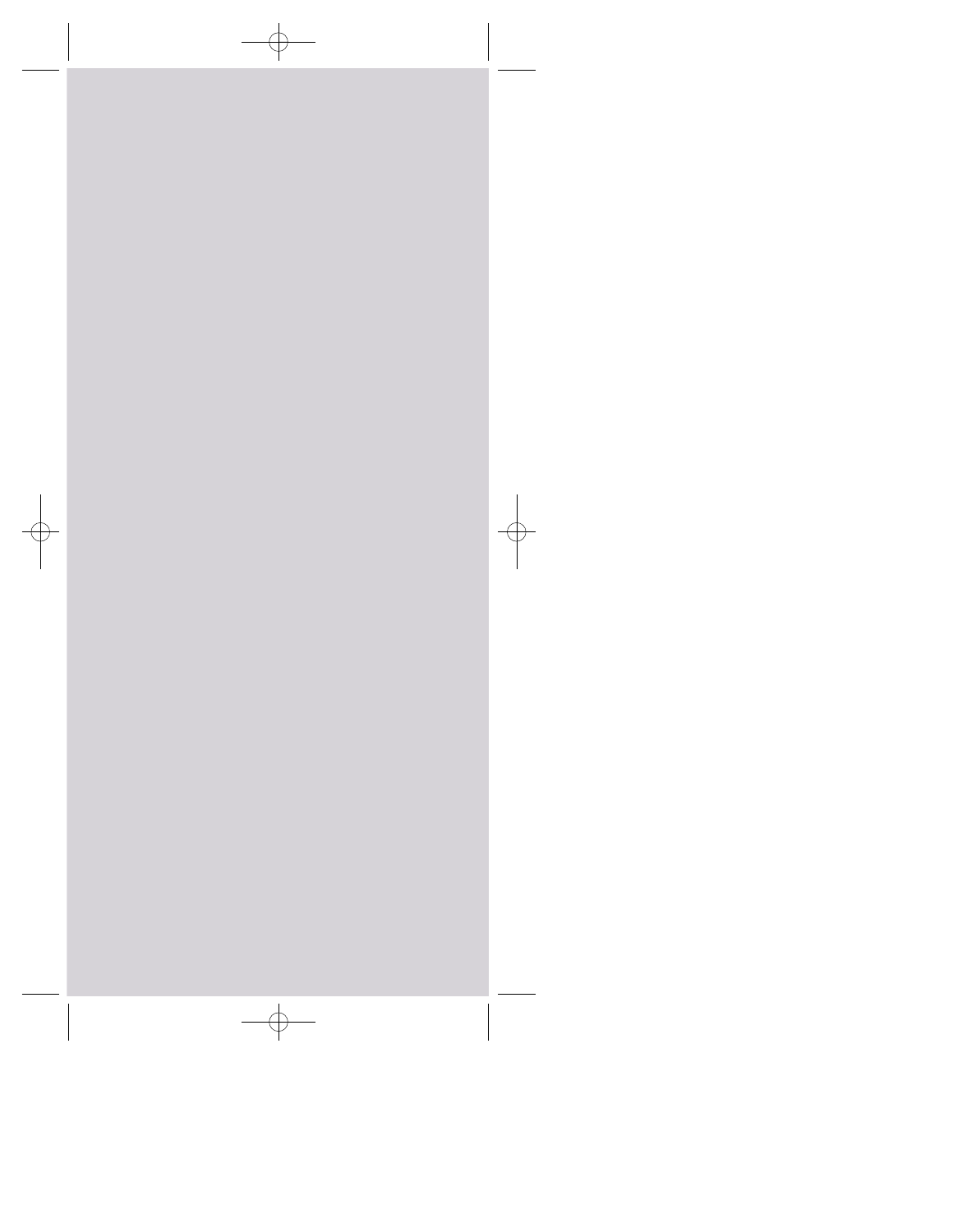#### <span id="page-40-0"></span>[U.S. Department of Agriculture](#page-4-0)  Forest Service Regional Offices

FS Northern Region (R-1) Federal Building P.O. Box 7669 Missoula, MT 59807-7669 406-329-3511

FS Pacific Region (R-6) 333 S.W. 1st Avenue P.O. Box 3623 Portland, OR 97208-3623 503-808-2468

FS Rocky Mountain Region (R-2) P.O. Box 21628 740 Simms Street P.O. Box 25127 Golden, CO 80401 303-275-5350

FS Southern Region (R-8) 1720 Peachtree Road, NW. Atlanta, GA 30309 404-347-4177

FS Southwestern Region (R-3) 333 Broadway SE Albuquerque, NM 87102 505-842-3292

FS Eastern Region (R-9) 626 East Wisconsin Avenue Milwaukee, WI 53202 414-297-3600

FS Intermountain Region (R-4) Federal Building 324 25th Street Ogden, UT 84401-2310 801-625-5306

FS Alaska (R-10) Juneau, AK 99802-1628 907-586-8806

FS Pacific Southwest Region (R-5) 1323 Club Drive Vallejo, CA 94592 707-562-8737

FS Washington, DC Office 1400 Independence Ave. S.W. Washington, DC 20090-6090 202-205-8333